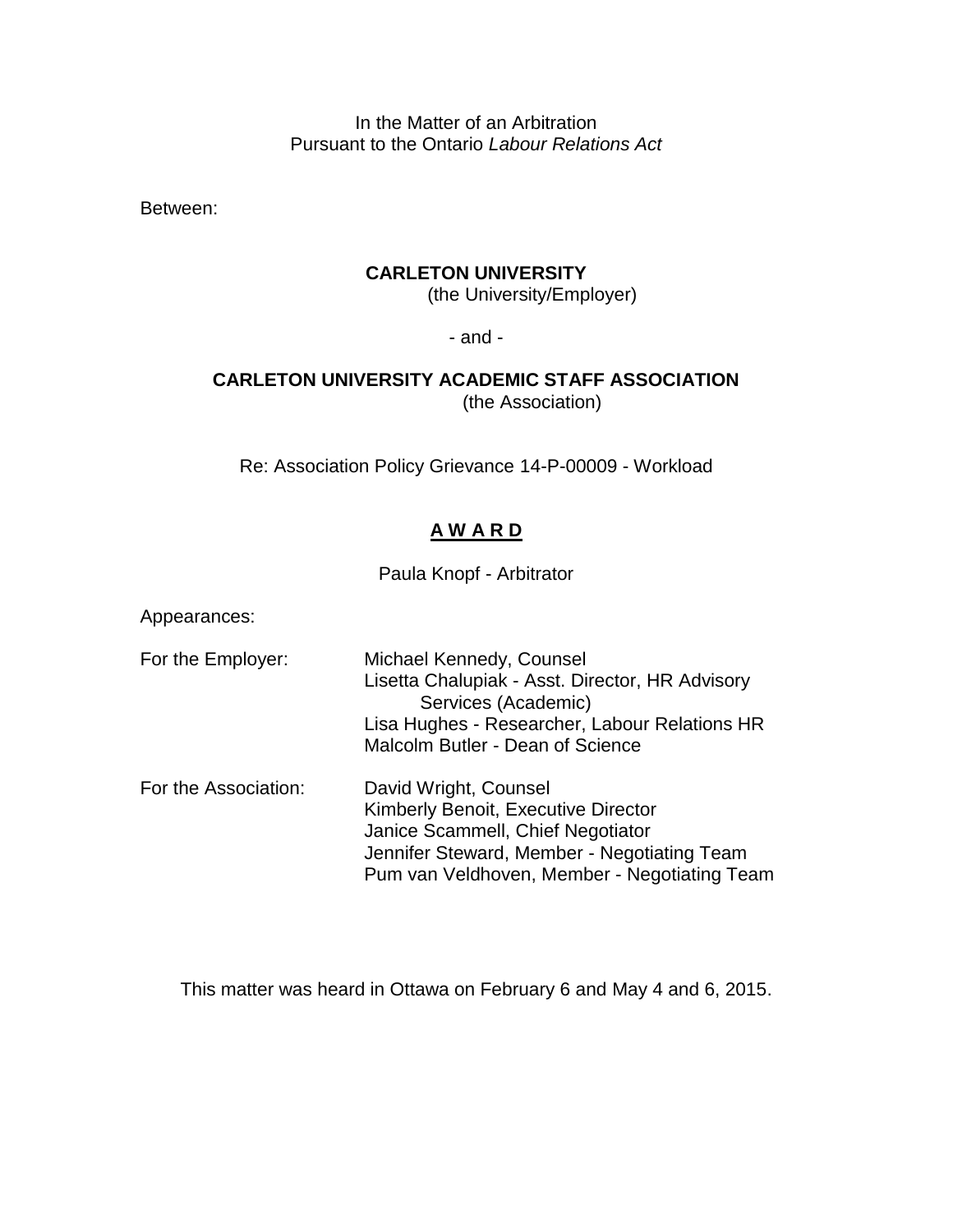1. The Association is challenging the workload being assigned to Instructors in the Faculty of Arts and Social Sciences. The grievance arises out of the application of new language that was negotiated into the Collective Agreement in the Summer of 2014. The Association alleges that the University is not abiding by the terms of the contract and/or that it is estopped by its own representations during bargaining or the past practice of the parties. The Employer has responded by asserting that it is abiding by the terms of the Collective Agreement and that nothing in the parties' past practice or negotiations precludes the workloads being assigned to Instructors. The relevant portions of the Collective Agreement are:

# **Article 13: Academic Workload**

# **13.1 Workload of Faculty Employees**

The normal workload of faculty employees shall include teaching, research/scholarly/creative activities, and service to the University in proportions of approximately 50%, 35% and 15% respectively of each employee"s time, as governed by and varied in accordance with past practice. For each faculty a normal workload shall be defined by past practice.

# **13.2 Teaching Workload of Faculty Employees**

**(a)** Subject to Article 13.2(b), within a normal workload, "normal teaching load" within a Faculty shall be defined by past practice in relation to the number of full-course equivalents taught per faculty member or as may be agreed to hereafter by the parties. Each faculty member will be assigned a teaching workload of less than 2.5 credits. [emphasis added to denote new language]

**(b)** Subject to approval by the appropriate Dean, the appropriate Chair/Director or equivalent shall, with due notice and consultation, assign teaching duties to individual faculty members in accordance with the provisions of Article 25 of the Collective Agreement in the light of the individual"s discipline, abilities and specialties, and consistent with the normal teaching load of the faculty and department in question. . . . Teaching duties shall include, but not be limited to, advising students and prospective students, and conducting schedules classes. . . . . .

**(d)(ii)** Where the employee"s performance in research/scholarship . . . is substantially below the norm and has been so for at least five (5)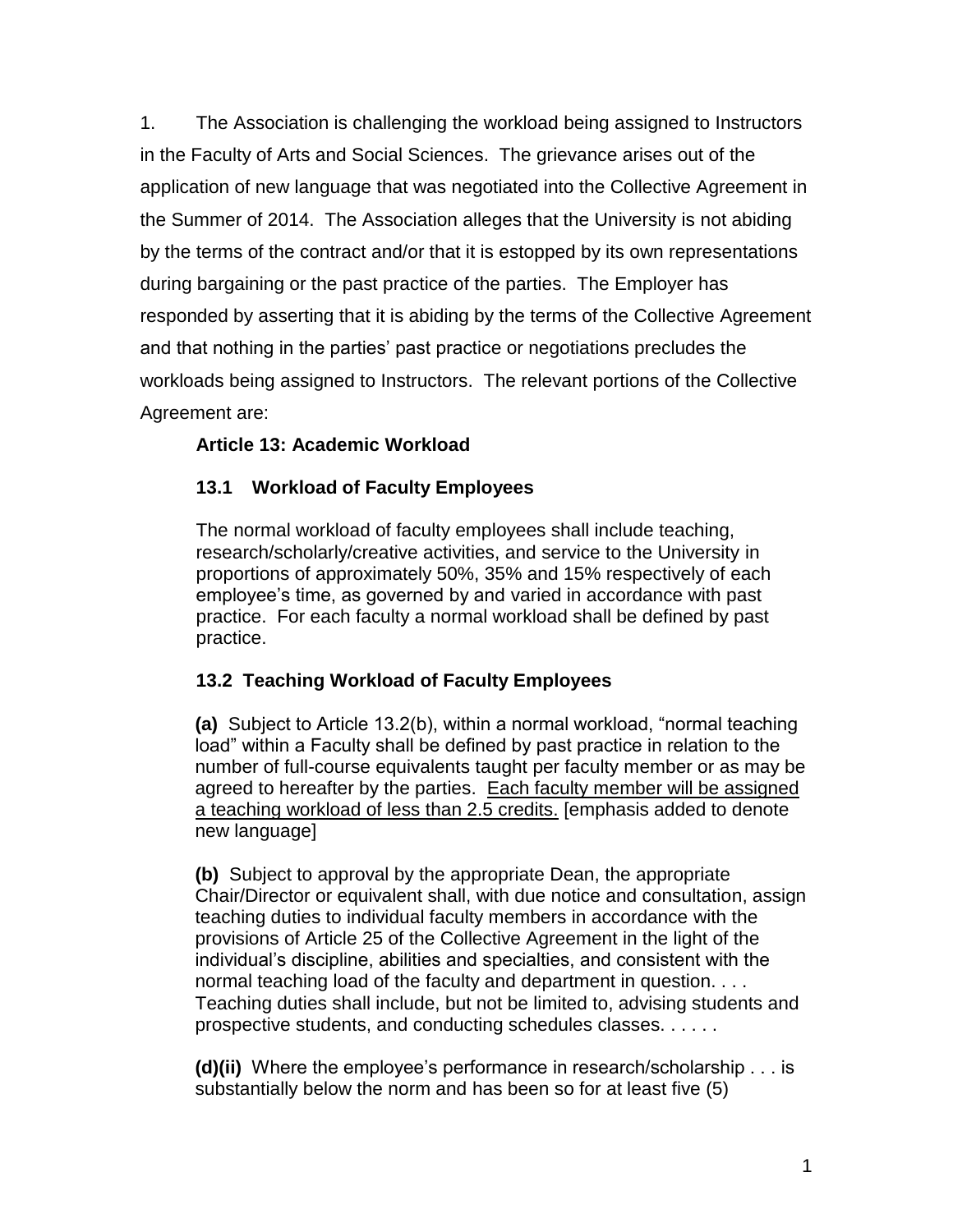consecutive years and where the Dean has addressed the issue with the employee in each of the five (5) years, the Dean may assign the employee more than the normal teaching load for the employee's department....

**(f)** The Chair/Director shall give consideration to the factors affecting faculty teaching workload which include, but are not necessarily limited to, the following:

(i) the number of separate courses taught by each faculty employee;

(ii) the number of scheduled contact hours per course;

(iii) the number of hours of preparation, grading, and administration per course;

(iv) the number of students enrolled, on average, per course;

(v) the number of hours per student counselling per course;

(vi) the level (introductory, upper year, graduate, etc.) of each course;

(vii) the type (lecture, seminar, etc.) of each course;

(viii) assistance of graduate students or colleagues in the teaching of courses;

(ix) additional hours of preparation required for a new course;

(x) the relation of thesis and special project supervision to classroom teaching;

(xi) the relation of the individual faculty employee"s teaching responsibilities to their research and scholarship;

(xii) comparison of faculty workload at Carleton with that of other universities in Ontario;

(xiii) the relationship between workload policy and other aspects of longrange academic planning;

(xiv) whether the course if filmed or videotaped;

(xv) the deployment and supervision of teaching assistants.

# **13.4 Instructor Employees**

# **(a) General**

(i) The workload of Instructor employees includes assigned teaching responsibilities, professional and/or instructional development, assigned administrative tasks and, where the position in question is governed by a job description . . . such duties as are contained in the relevant job description. . . . .

(iv) Instructor employees shall devote about three-quarters (3/4) of their time to teaching, directly related activities, and/or, where appropriate, duties specified in the employee's job description. Instructor employees shall have most of the remaining time available for professional and related development . . . .

(vi) . . . . The provisions of Article 13.2(f) shall apply, *mutatis mutandis,* to Instructor employees. Where an Instructor employee is not satisfied with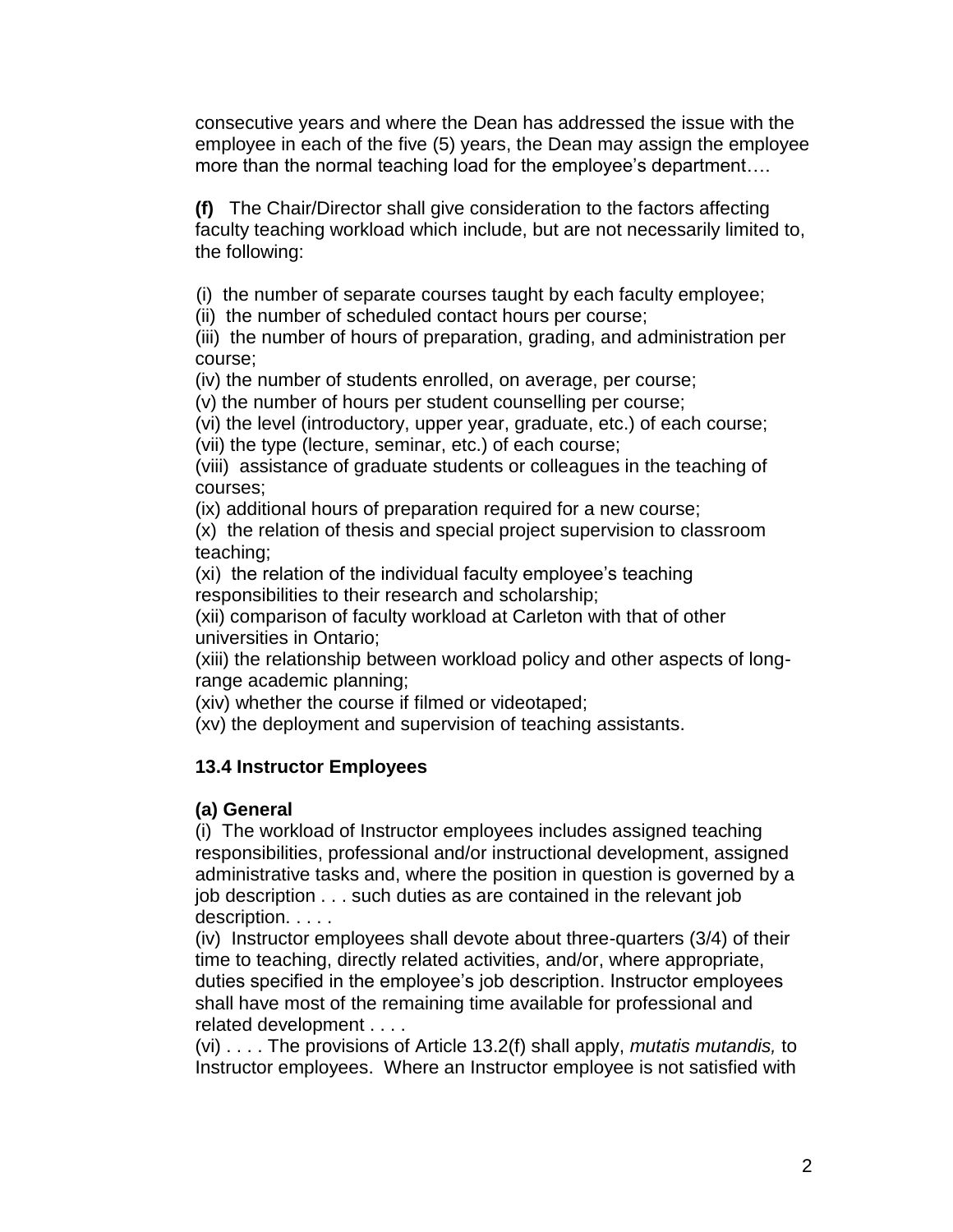the work assigned, though it falls within the provisions of this Agreement, they may appeal to the appropriate Dean.

## **(b) Instructor Positions Without Individual Job Descriptions**

(i) **. . . .** Instructor employees shall not teach more than three and one half  $(3.5)$  credits or the equivalent of one-and-one half  $(1.5)$  times the normal full teaching load of faculty employees in the same unit or sub-unit, whichever is less, averaged over each consecutive twenty-four (24) month period, and shall not teach more than the equivalent of one-half credit course in excess of 1.5 times the normal faculty employees' teaching workload in any academic year ending August 31. [emphasis added to denote the new language]

. . . . . (v) Where an Instructor employee is assigned the co-ordination of a multisection course, or other substantial duties over and above the instructor's normal duties, there shall be an appropriate compensatory reduction in other assigned teaching workload.

## **15.3 Rights and Responsibilities of Instructor Employees**

(a) The prime role of Instructor employees shall be to disseminate knowledge and understanding through teaching. In addition to teaching, Instructor employees shall undertake such other activities as may be defined by this Collective Agreement or by the job description for their position, where such has been agreed upon by the parties. Instructor employees are not expected to conduct research or scholarship, other than that directly related to their teaching or job description duties.

(b) All Instructor employees shall have the following rights and responsibilities: . . . . .

(xv) Where course load release is customary for faculty employees, instructor employees who fulfill the same duties shall receive the same course load release.

The last sentence of Article 13.2(a) is the new language that imposed what the parties referred to as a fixed "cap" on workload for the first time in the Collective Agreement. That "cap" is critical to the calculation of Instructors' teaching credits in Article 13.4(b)(i) which goes to the core of this case.

2. After the Collective Agreement was ratified in August 2014, the Committee of Faculty of Arts and Social Sciences Chairs and Directors issued a "Guideline" for the implementation of the new language with regard to workload assignments.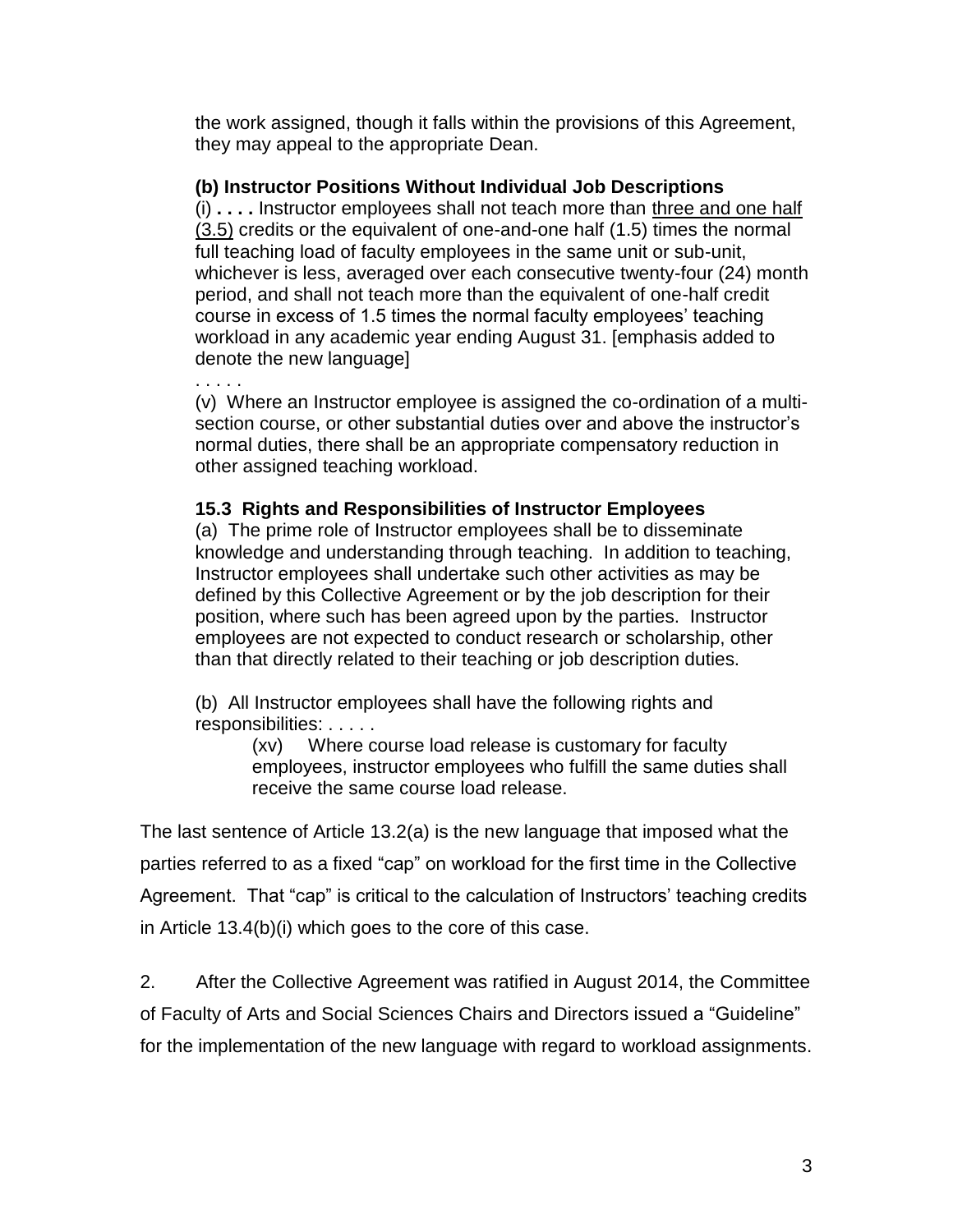The Guideline that follows triggered this grievance, with the portions being challenged italicized:

. . . For faculty members who are actively engaged in research, the baseline teaching expectation in Faculty of Arts and Social Sciences will be established as the equivalent of four half-courses in each academic year, commencing September 1<sup>st</sup>, **plus** some combination of other less formally scheduled teaching activities, including but not limited to thesis supervision, directed studies and tutorials, participation on graduate examination committees, etc., to *be assigned a nominal credit value of 0.4.* This is in accordance with the Collective Agreement"s provision that teaching shall be "less than 2.5 credits". … *Faculty members appointed at the rank of Instructor will be expected to teach, on average, the equivalent of 3.5 credits per academic year.*

The Grievance alleges that this document contravenes the new Collective

Agreement in several ways. The Grievance alleges:

This document . . . . includes a teaching load calculation assigning course and partial course credit to what the Dean terms as "less formally scheduled teaching duties' for which there is no such calculation or scheduling of within the Collective Agreement.

The policy further is in conflict with the document signed August 28, 2014, "Memorandum of Agreement Further to Minutes of Settlement between CUASA and CU of July 27, 2014 Re: Article 13 in the 2014-2017 CUASA Collective Agreement". This document details how assigned teaching credits will be dealt with under the new workload negotiated into the 2014-2017 Collective Agreement for both faculty and instructors.

Under Item 1, the "policy" also states that "Faculty members appointed at the rank of Instructor will be expected to teach, on average, the equivalent of 3.5 credits per academic year." This contravenes Article 13.4(b)(i).

The Association"s grievance challenges the introduction of the 0.4 "nominal credit" for the "less formally scheduled teaching activities" because of its impact on the calculation of Instructors" teaching loads. The Association asserts that the new cap on workload limits the University to assigning no more than 3.0 credits to Instructors by virtue of Article 13.4(b)(i). It should be noted here that there is nothing in the Collective Agreement that sets out how "credits" are to be valued, although the parties accept that teaching a full-year course earns one credit, and teaching a half-year (or one-semester) course garners 0.5 credits. The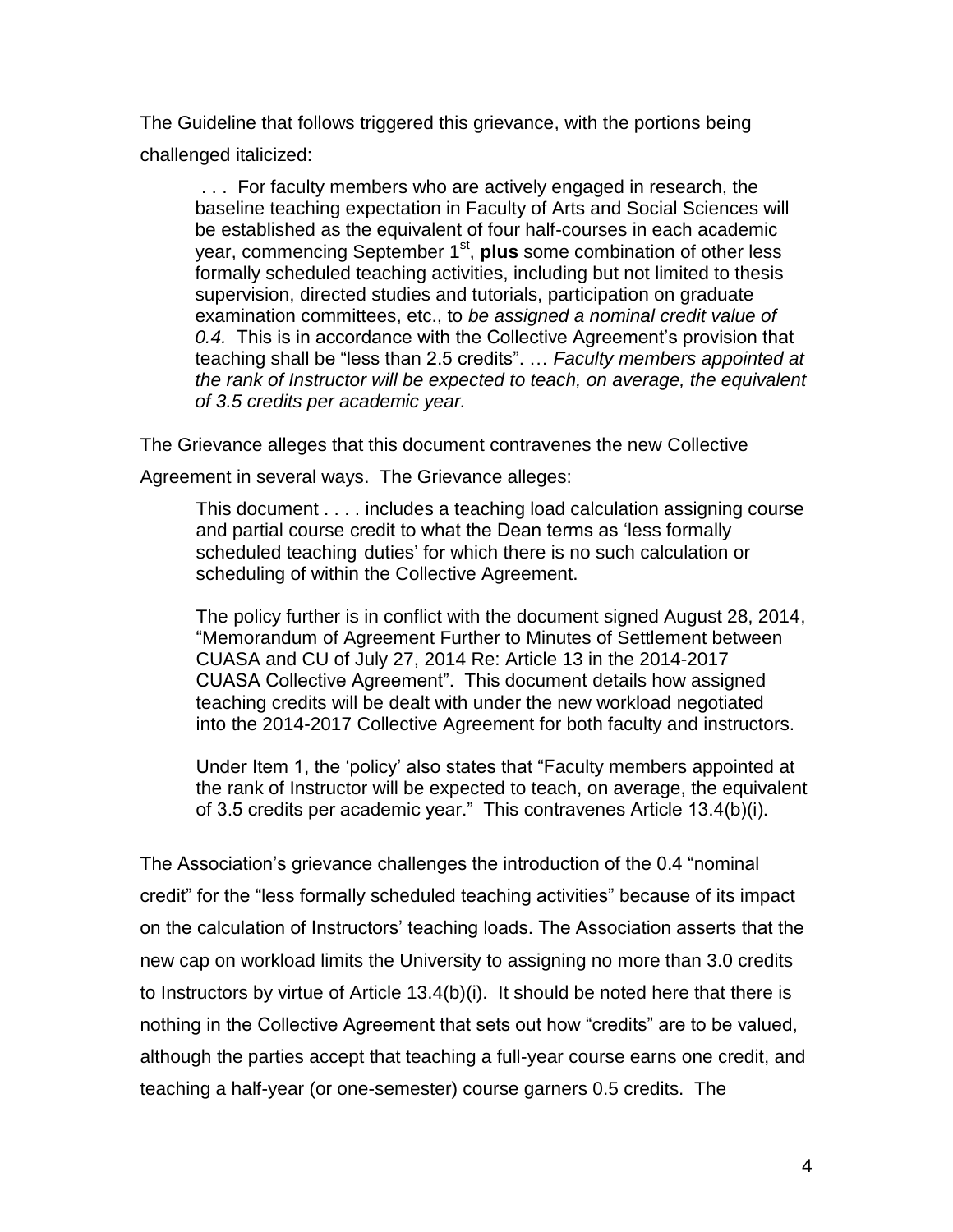Grievance is not challenging the workload being assigned to the Faculty members in the Faculty of Arts and Social Sciences. The Grievance challenges the workload being assigned to the Instructors in that Faculty. Much of the evidence and argument focused on the Faculty members' "normal teaching load" because the formula for Instructors" workload is determined by an equation that factors in the number of credits attributed to Faculty employees; see Article 13.4(b)(i).

3. Evidence of the bargaining history was presented by both parties in support of their respective positions with regard to the estoppel issue. There is no dispute about the relevant facts. From 2003 to 2012, there was no fixed limit or "cap" on Faculty members" workload. Article 13.2 provided:

..... within a normal workload, "normal teaching load" within a Faculty shall be defined by past practice in relation to the number of full-course equivalents taught per faculty member or as may be agreed to hereafter by the parties.

This language allowed for a great deal of variation across the Faculties and Departments at the University. In 2009, the Collective Agreement introduced a limit for Instructors of four credits or one-and-a-half times the normal full teaching load of Faculty members. For the Faculty of Arts and Social Sciences, the workload for Faculty members engaged in research had a "baseline" teaching expectation of five half-courses, and Instructors were expected to teach the equivalent of an average of 3.75 credits per academic year. The 2008 Workload Guideline that had been in place before the new one [cited in paragraph 2 above] contained the following language:

Teaching responsibilities are not limited to undergraduate students, nor to formal classroom hours. Faculty members who undertake significant tutorial or thesis supervision work with senior undergraduate students, or who participate in postgraduate programs, and who are actively engaged in thesis or dissertation supervision with Master"s and Doctoral students, may routinely have their classroom teaching requirement reduced by one half course per annum. In other words, their formal "classroom teaching" assignment will be two full credits per academic year plus one half-credit for other "non-classroom" teaching. . . .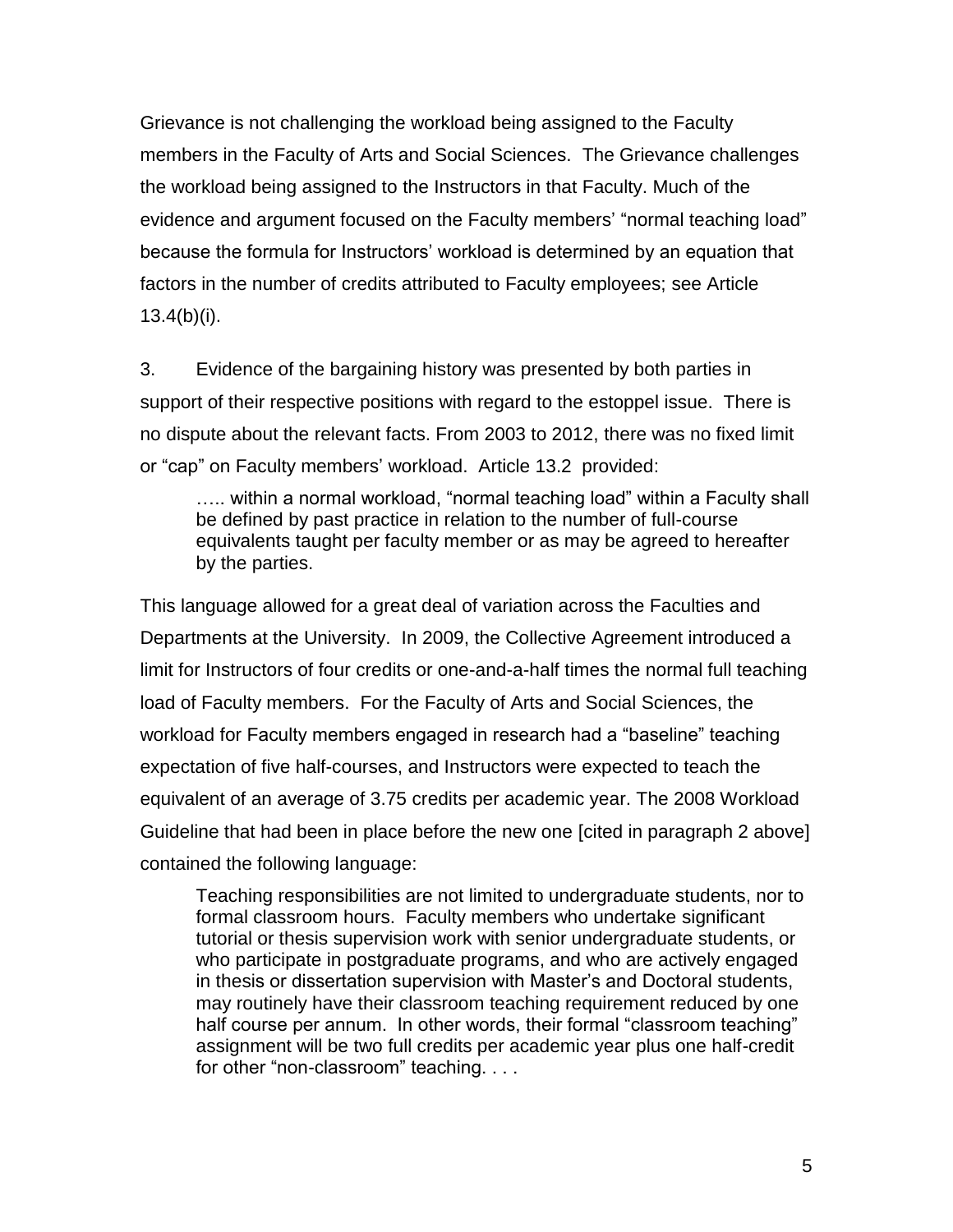In the 2012-2014 Collective Agreement, the parties introduced a "Workload Plan" in Article 13.8 with the stated purpose of achieving "workloads for faculty and instructors, which balance fairly and appropriately each member"s ability to engage in teaching, research and/or professional development, and service." This provision set up a "process" to "ensure that all Units establish a teaching workload of less than 2.5 credits for faculty members." Each Unit was to complete its "Plan" by January 2015. The provision did not impose a limit on workloads, but instead implemented a process designed to "work towards" the agreed target of "less than 2.5 credits for faculty members". The Plan was described by Dr. Malcolm Butler, the University"s Chief Negotiator, as "aspirational".

4. When the parties began bargaining for the renewal of the 2012-2014 Collective Agreement, not all Departments had created their "plans" or achieved their "aspirational" targets. As a result, one of the Association"s goals in the 2014 bargaining was to achieve teaching load equity across the campus. The other goal was to achieve workload reductions. Accordingly, the Association proposed new language. The chronology of Association"s proposals and the counterproposals tabled by the University is as follows, with **bold type** indicating a proposed change and a strike through indicating language from the previous Collective Agreement or a rejected proposal*.*

# July 4<sup>th</sup> - Association proposal:

13.2(a):

Subject to Article 13.4(b), within a normal workload, "normal teaching load" within a Faculty shall be defined by past practice in relation to the number of full-course equivalents taught per faculty member or as may be agreed to hereinafter by the parties. **In no case shall a faculty member be assigned more than 2.0 full-course equivalents per academic year.**

#### $13.4(b)(i)$ :

" . . . Instructor employees shall not teach more than four (4) **three (3)**  credits or the equivalent of one-and-one half (1.5) times the normal teaching load of faculty employees in the same unit or sub-unit, whichever is less, averaged over each consecutive twenty-four (24) month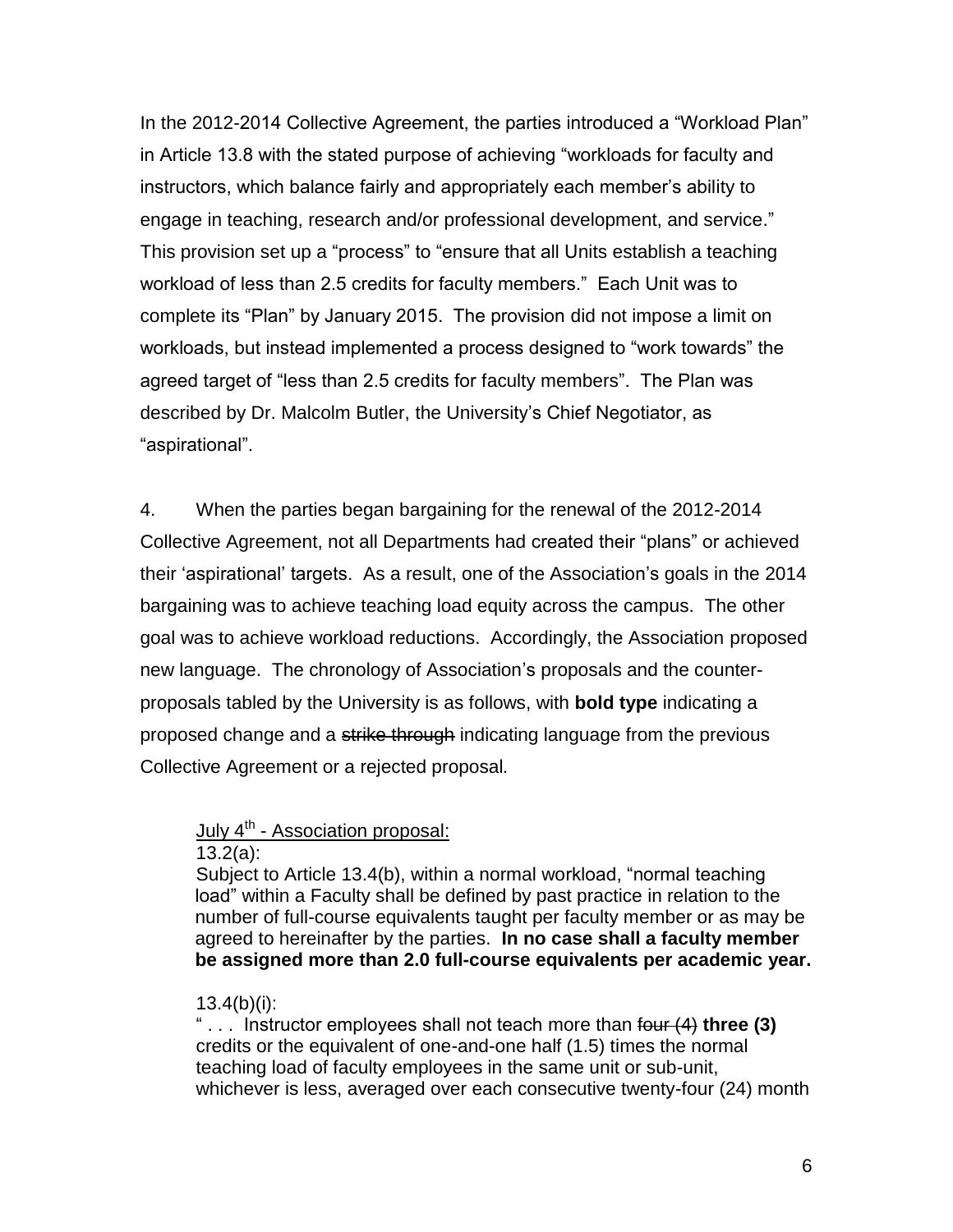period, and shall not teach more than the equivalent of one-half credit course in excess of 1.5 times the normal faculty employee"s teaching workload in any academic year ending August 31."

#### July 7, 2014 - Employer Counter-proposal: 13.2(a):

Subject to Article 13.4(b), within a normal workload, "normal teaching load" within a Faculty shall be defined by past practice in relation to the number of full-course equivalents taught per faculty member or as may be agreed to hereinafter by the parties. **In no case shall a faculty member be assigned more than 2.0 full course equivalents per academic year. Each faculty member will be assigned a teaching workload of less than 2.5 credits.**

#### July 9 - Association Counter-proposal:

13.2(a):

Subject to Article 13.4(b), within a normal workload, "normal teaching load" within a Faculty shall be defined by past practice in relation to the number of full-course equivalents taught per faculty member or as may be agreed to hereinafter by the parties. In no case shall a faculty member be assigned more than 2.0 full course equivalents per academic year. Each faculty member will be assigned a teaching workload of less than **2.5 2.25 credits**.

#### $13.4(b)(i)$ :

" . . . Instructor employees shall not teach more than four (4) **three (3) three and one half (3.5)** credits or the equivalent of one-and-one half (1.5) times the normal teaching load of faculty employees in the same unit or sub-unit, whichever is less, averaged over each consecutive twenty-four (24) month period, and shall not teach more than the equivalent of one-half credit course in excess of 1.5 times the normal faculty employee"s teaching workload in any academic year ending August 31."

#### July 10 - Employer Counter-proposal 13.2(a):

Subject to Article 13.4(b), within a normal workload, "normal teaching load" within a Faculty shall be defined by past practice in relation to the number of full-course equivalents taught per faculty member or as may be agreed to hereinafter by the parties. **In no case shall a faculty member be assigned more than 2.0 full course equivalents per academic year. Each faculty member will be assigned a teaching workload of less than 2.5 2.25 2.5 credits.**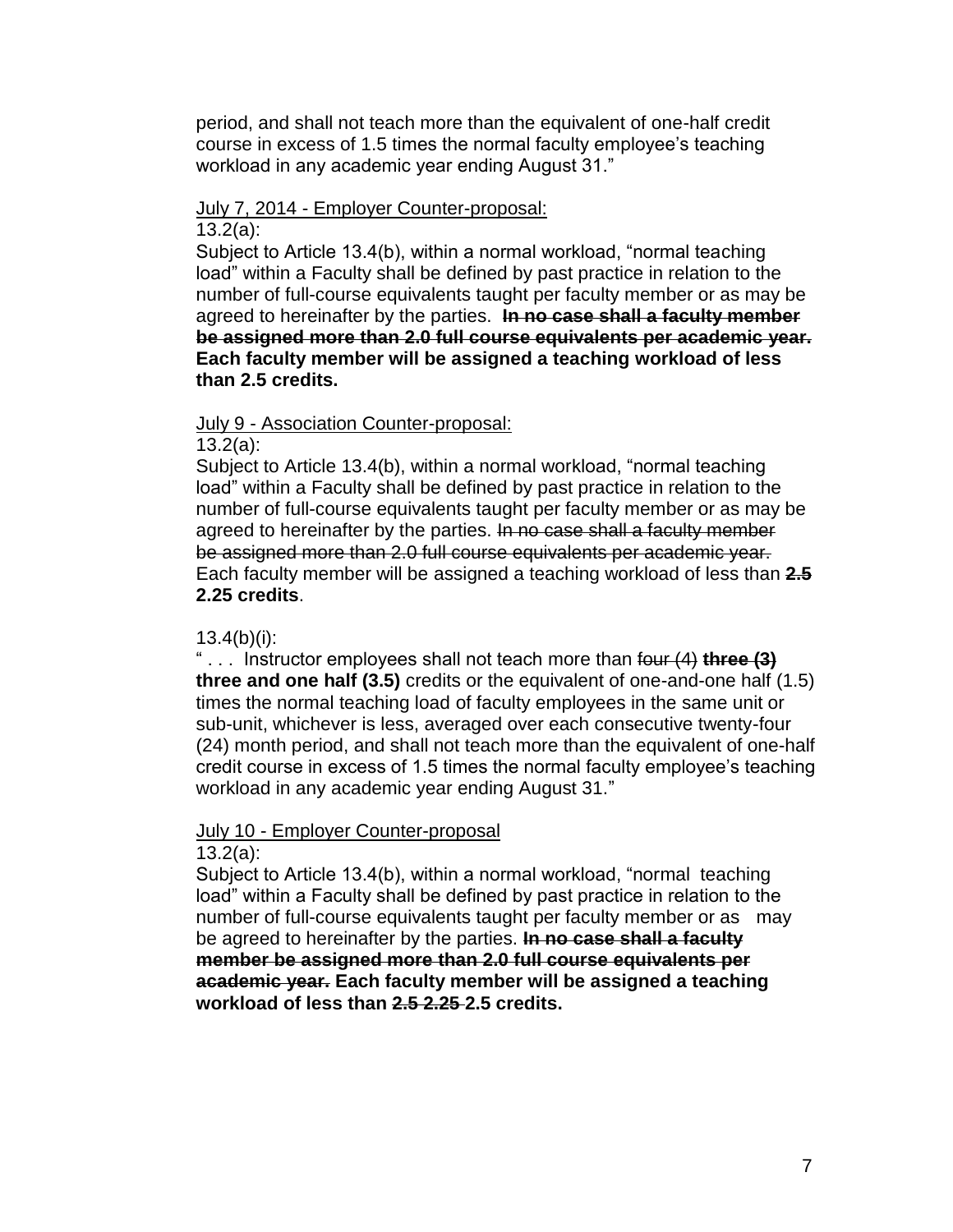# July 11 - Association Response:

#### 13.2(a):

Subject to Article 13.4(b), within a normal workload, "normal teaching load" within a Faculty shall be defined by past practice in relation to the number of full-course equivalents taught per faculty member or as may be agreed to hereinafter by the parties. **In no case shall a faculty member be assigned more than 2.0 full course equivalents per academic year. Each faculty member will be assigned a teaching workload of less than 2.5 2.25 2.5 credits.**

# 13.4(b)(i)

Instructor employees shall not teach more than four (4) **three and one half (3.5)** credits or the equivalent of one-and-one half (1.5) times the normal teaching load of faculty employees in the same unit or sub-unit, whichever is less, averaged over each consecutive twenty-four (24) month period, and shall not teach more than the equivalent of one-half credit course in excess of 1.5 times the normal faculty employee"s teaching workload in any academic year ending August 31."

On July  $27<sup>th</sup>$ , the language of the Association's July 11<sup>th</sup> response was accepted and signed off by the parties, along with Minutes of Settlement resolving the entire Collective Agreement with a term of 2014-2017.

5. Dr. Richard Dancereau is an Assistant Professor<sup>1</sup> in the Department of Systems and Computer Engineering. He is also the Salary and Benefits Officer for the Association and has served on its bargaining team in the negotiations for the last three Collective Agreements. His evidence explained the Association"s perspective of the development of the language that was adopted into Article 13(2)(a) in the Summer of 2014. He described the exchange of proposals with the parties in separate rooms, being aided by a provincial conciliator. Dr. Dancereau said that the Association was "pleased" with the University"s acceptance of the concept of a "cap" on teaching load because there had been no such limit in previous contracts. The introduction of a "cap" in Article 13.2 meant the Association would achieve its goal of creating workload equity across the campus. However, the Association was apprehensive about what "less than 2.5" meant. Members of the Association"s bargaining team wanted a fixed cap of

 1 Full Professor effective July 1, 2015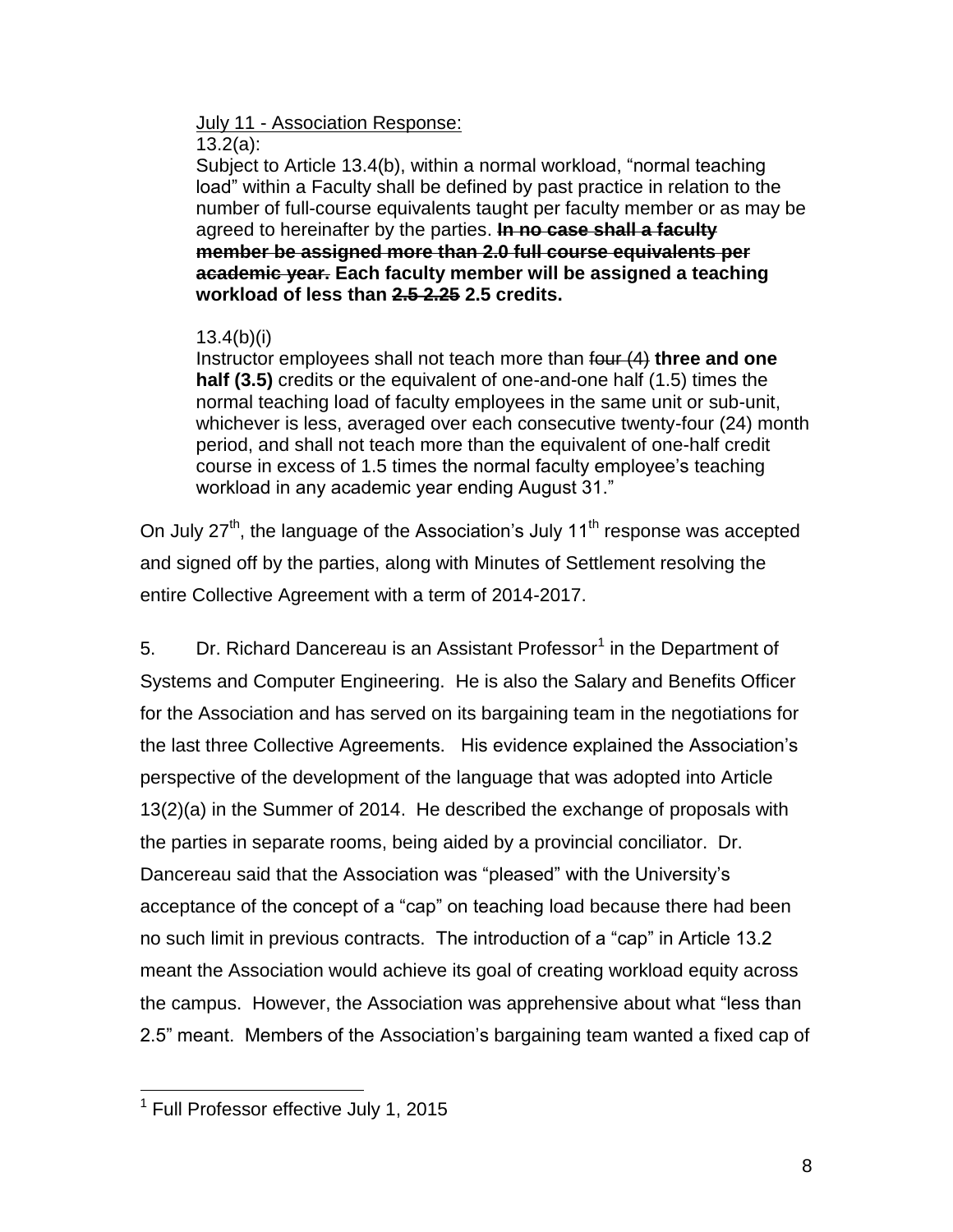"no more than" 2 credits. However, the team was reminded by Dr. Dancereau that some Faculties had credit courses that ran for only six weeks, instead of a full 12-week semester. Other Units had situations of "co-teaching" where Faculty members shared responsibility for courses and split the course credit. In those two scenarios, Faculty members received a credit of 2.25 towards their teaching workload. In light of this, the Association was willing to move to a cap of 2.25 for Faculty members. Dr. Dancereau explained that this also "made sense" and allowed for more flexibility in the context of the Instructors averaging their credits over 24 months. That would enable Instructors to teach seven half-courses in one year and five half-courses in the next, giving them an average of six credits over the 24-month period. If the Association had continued to insist on a cap of 3 credits in one year, the averaging would not work. Therefore, the Association was willing to accept a cap of 3.5 in Article 13.4(b) based on the assumption that the workload figure in Article 13.2(a) would be the critical component to be applied to the equation that determined Instructors" workload. However, the Association sought assurance about what the meaning and implications were of the Employer"s proposed language of "less than 2.5" for Article 13.2(a). Therefore, the Association asked the provincial conciliator to seek clarification from the Employer.

6. Under the Ontario *Labour Relations Act*, a conciliator is not a compellable witness. However, the Association sought to introduce evidence of what the conciliator said to them in caucus, not to establish what the Employer might have said to the conciliator, but to establish the "framework" of the Association"s understanding during the later exchanges with the Employer at the bargaining table. Given that the University was going to introduce evidence of what was actually said to the Association by the University, the evidence of what the conciliator said to the Association in caucus was introduced.

7. Dr. Dancereau testified that the conciliator told the Association"s bargaining team that "less than 2.5 credits" meant that Faculty members would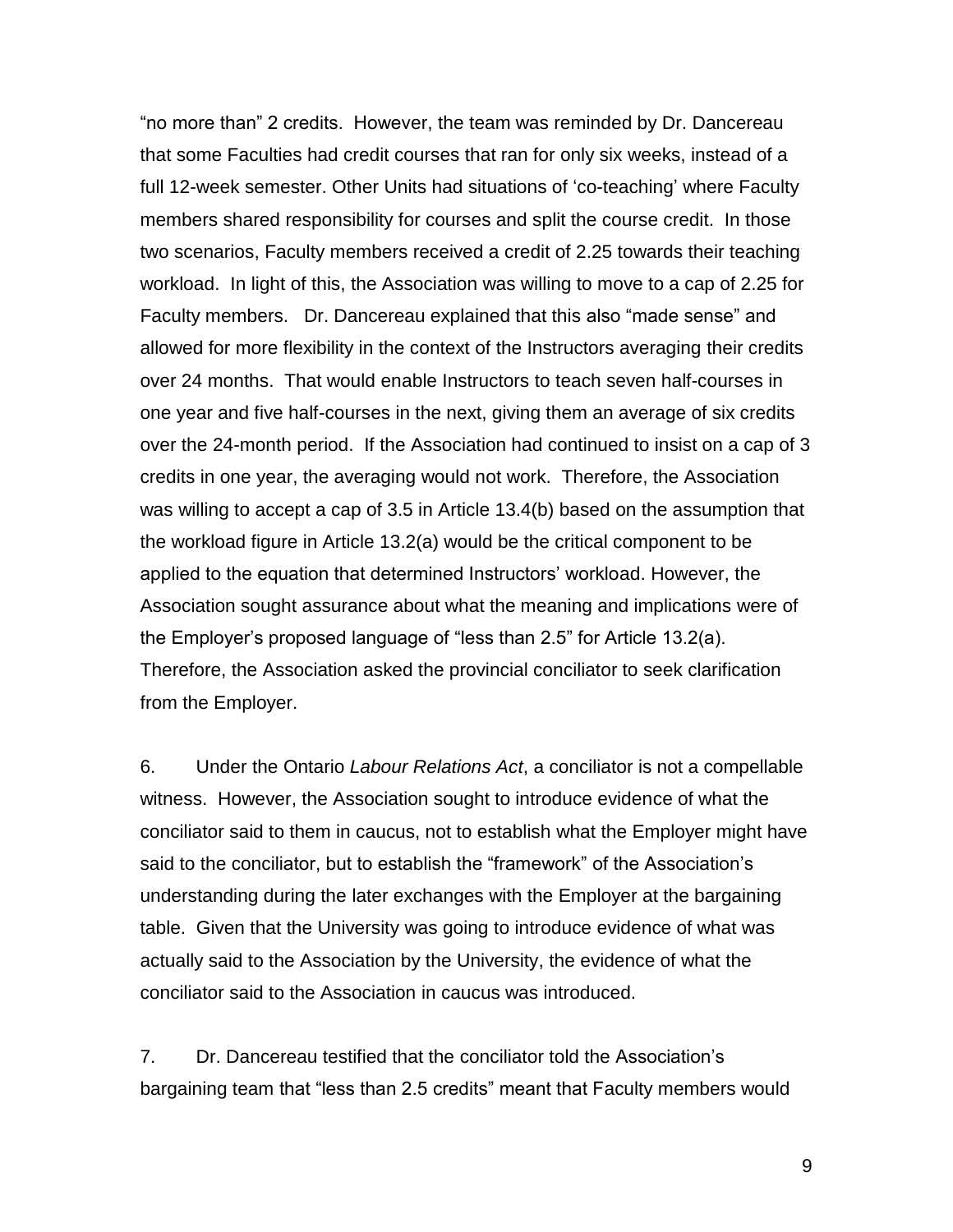only be assigned a teaching load of 2.0 credits. Further, the Instructor Representative on the Association"s team, Dr. Pum van Veldhoven, was told by the conciliator that she would never have to teach more than three credits in the future. After hearing this, the Association was still "wary", and asked to meet directly with the Employer for purposes of "clarification".

8. Accordingly, the two bargaining teams came together. The undisputed evidence about the ensuing discussion is that it began with the Association asking whether the Employer"s rejection of the proposed 2.25 cap was because of quarter term or co-teaching situations. The University"s Chief spokesperson, Dr. Butler, responded by explaining that the Employer would not agree to a fixed cap of 2.0 because of the difficulty in quantifying workload in light of additional non-classroom teaching responsibilities and the differences in Units across the campus. Further, Dr. Butler explained that the University did not want a Faculty member teaching 2.0 credits refusing to do supervision or other duties if the cap was "not more than 2.0". In other words, the University, as Employer, was concerned that a cap of 2.0 teaching credits would enable a Faculty member to insist on a course load of 1.5 credits plus "other duties" of 0.5 credits to meet the sum of 2.0 credits. The University made it clear to the Association that such a result would not be accepted. This is why the University insisted on a cap of "less than 2.5" credits. Subsequent correspondence from the Association demonstrated that this explanation was understood. The Association confirmed that the Employer had indicated to the Association that there was no intent of assigning more than 2.0 credit courses but that the University did not want Faculty members to refuse "other non-assigned course/teaching duties" on the basis this would bring them above 2.0 assigned course equivalents. The correspondence shows that the Association understood that this was why the Employer was insisting on the language of "less than 2.5".

9. In the face-to-face meeting on July  $27<sup>th</sup>$ , the Association also asked if the Employer intended to "monkey with workload" by introducing values such as 0.3,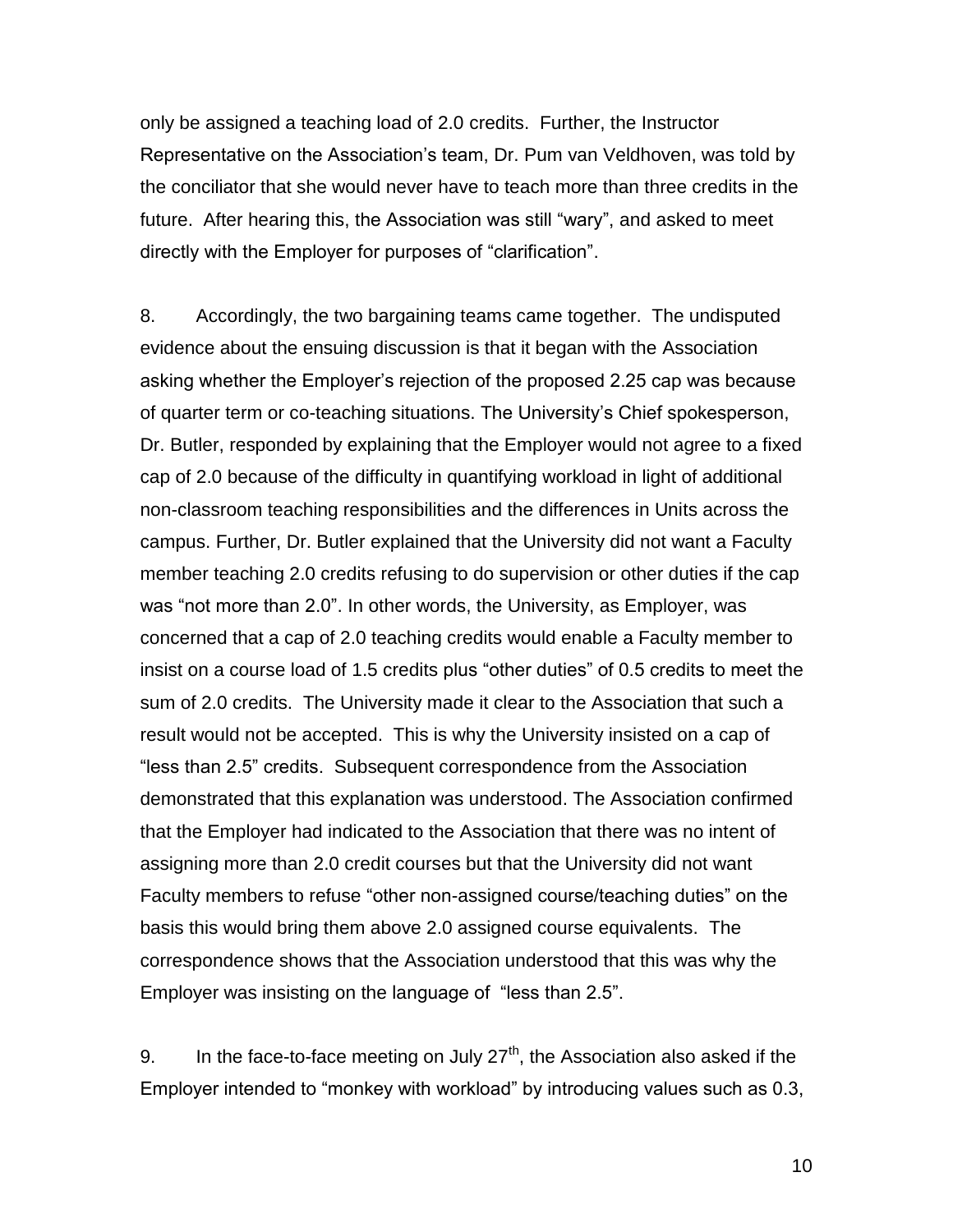0.49 or 0.48 for course credits. Dr. Butler responded by saying that the University had no intention of doing that.

10. At this point it is important to note what was not discussed or addressed by the parties during this face-to-face meeting. The evidence is clear that there was no discussion about the notion of assigning a credit value of 0.4 for nonclassroom teaching duties. Nor was there any discussion about the implications of the term "less that 2.5" on Instructors or the formula in Article 13.4(b)(i). Therefore, the parties never discussed together the mathematics of the equation that would be applied to Article 13.4(b)(i). Nor did the Association try to work out the equation on its own.

11. However, the evidence did reveal what the Association concluded as a result of this joint meeting and why it agreed to the University"s proposal of a Faculty member"s assigned "teaching workload of less than 2.5". From the Association"s perspective, it knew that the Employer had only ever assigned a credit value of 1.0, 0.5 or 0.25 for classroom teaching and 0.5 for the nonclassroom responsibilities. Therefore, the Association understood and/or assumed that the Employer would only use factors of 1.0, 0.5 or 0.25 to determine a Faculty member"s "teaching workload". Further, the Association understood and/or assumed that "less than 2.5" meant that the Faculty members" classroom teaching would be limited to 2.0 credits or less, or 2.25 for the few who were involved in half-semester courses or co-teaching. As Dr. van Veldhoven said, "We felt reassured that "less than 2.5" really meant 2 credits." As a result, for purposes of the application of the equation in Article 13.4(b)(i), the Association assumed and anticipated that Instructors would be assigned no more than 1.5 x 2.0 (Faculty teaching load) = 3.0 credits averaged over a 24-month period. On the basis of those assumptions, the Association agreed to the language that is now found in the Collective Agreement. However, from the Employer"s perspective, the "less than 2.5" cap for Faculty members multiplied by the 1.5 factor for Instructions yielded "less than 3.75" credits, or the "not more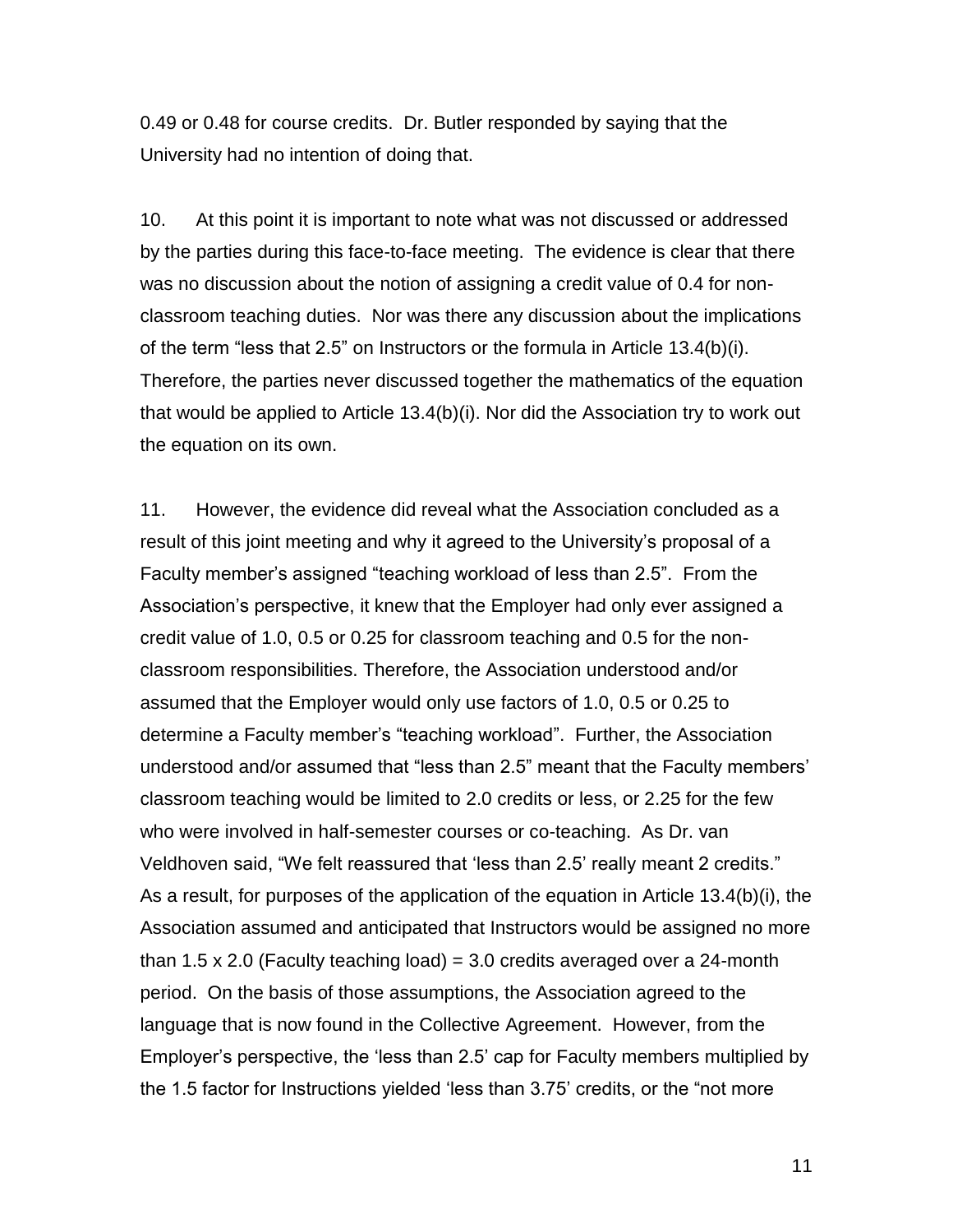than 3.5", that being the cap agreed upon for Article 13.4(b). This amounted to a reduction from the 4 credits that had been in the previous Collective Agreement.

12. Once the language of 13.2 and 13.4(b)(i) had been agreed and other items were resolved, the negotiating teams signed off on all the terms of their Collective Agreement on July  $27<sup>th</sup>$ . However, in the days leading up to ratification, the University became concerned about the way the workload issue was being presented to the Association membership with regard to Instructors. For example, the Association's "Summary" of the proposed contract advised its membership: "Instructor teaching load reduced to 3.0 credits (averaged over two years)." The Employer did not agree with this interpretation. This led to discussions between the parties and the realization that they had not dealt with the phasing in of the new formula and the fact that assignments were already in place for the 2014 - 2015 academic year. The parties then reached a Memorandum of Agreement on August 28, 2014, allowing for the phasing in of the new workload formula, in light of the fact that some units would not be operating in accordance with the new language of 13.2(a) of 13.4(b)(i). However, the Memorandum contained nothing that dealt with the parties' different understandings of the implications of the new workload provisions on Instructors. After ratification, further discussions and correspondence ensued because the Employer was concerned that the bargaining unit was not being given accurate information about the implications of the new language on Instructors' workloads. The University asked the Association to "take immediate steps to correct the record with your members." The Employer expressed concern that the Instructors had "false expectations" about workload and were expecting their teaching load to be reduced to 3.0 credits averaged over two years. The Employer"s concern was that the Association was only giving their members information about teaching credits, not the full teaching load. Correspondence exchanged by the parties about this issue in September 2014 confirms that the parties had fundamentally different understandings of the implications of the new language that they had adopted.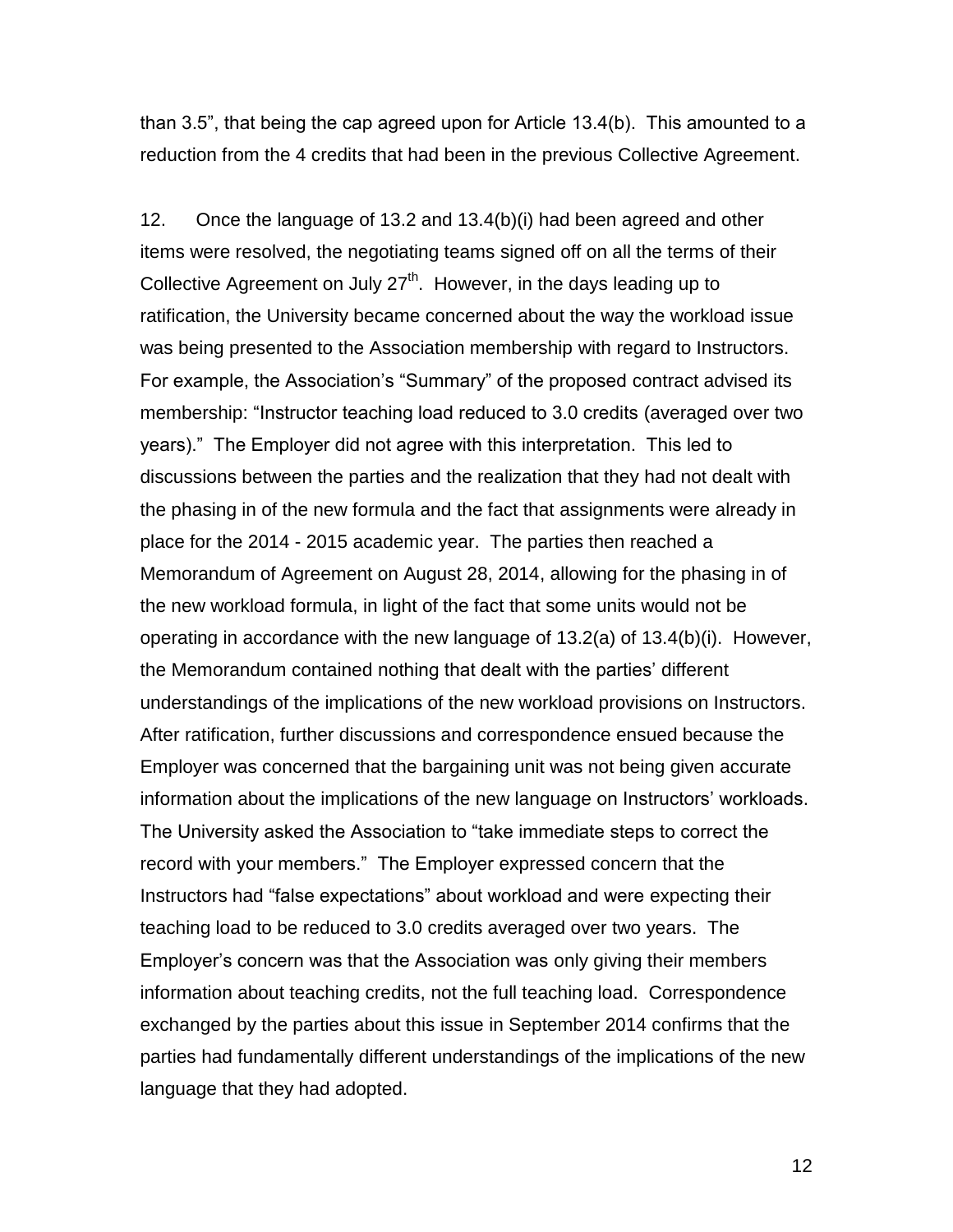13. Both Association witnesses testified that if it had ever been suggested to them that the Employer would assign a credit value of anything other than 1.0, 0.5 or 0.25 for non-classroom teaching duties, the Association would not have agreed to the Employer"s language. The Association suggested that attributing 0.4 credit to "other teaching duties" negates the equity that the Association hoped to achieve with regard to workload across the campus. For example, Dr. Dancereau teaches in the Faculty of Engineering and Design. He said that he typically teaches three half-courses, giving him  $3 \times 0.5 = 1.5$  credits, plus he has additional "teaching responsibilities" that have never been assigned a credit weighting, such as student advising and graduate supervision. He described this as the "norm" for his Unit. On the other hand, Dr. van Veldhoven is an Instructor in the Faculty of Arts and Social Sciences. She explained that the Faculty members in her Unit have had a "normal teaching load", calculated on the basis of 0.5 for non-classroom teaching plus 2 in-class credits, totaling 2.5. As an Instructor in the Faculty of Arts and Social Sciences, her normal teaching load has been 3.5 credits. This has been the norm in her Unit for years. The new Collective Agreement has generated no change in her workload, although she expected that the changes in language would result in her having to teach only 3 credits. She based that on the assumption that "less than 2.5" meant "2", so that Instructors' average workload would be "no more than 3.5 credits" or  $2 \times 1.5 = 3$ , *whichever is less*. Accordingly, she assumed a limit of 3 credits. Instead, as a result of the Guideline quoted in paragraph 3 above, the Faculty of Arts and Social Sciences is expecting Instructors to teach an average of 3.5 credits, by multiplying 1.5 x 2.4 [Faculty members' 2.0 credits  $+$  0.4 for other teaching duties], bringing Instructors to "essentially" 3.5 credits, or no change in their teaching load.

14. The Employer does not accept the Association"s contention that there has been a consistent practice on the campus with regard to the assignment of "weight" or credit value to non-classroom teaching duties. Some Departments or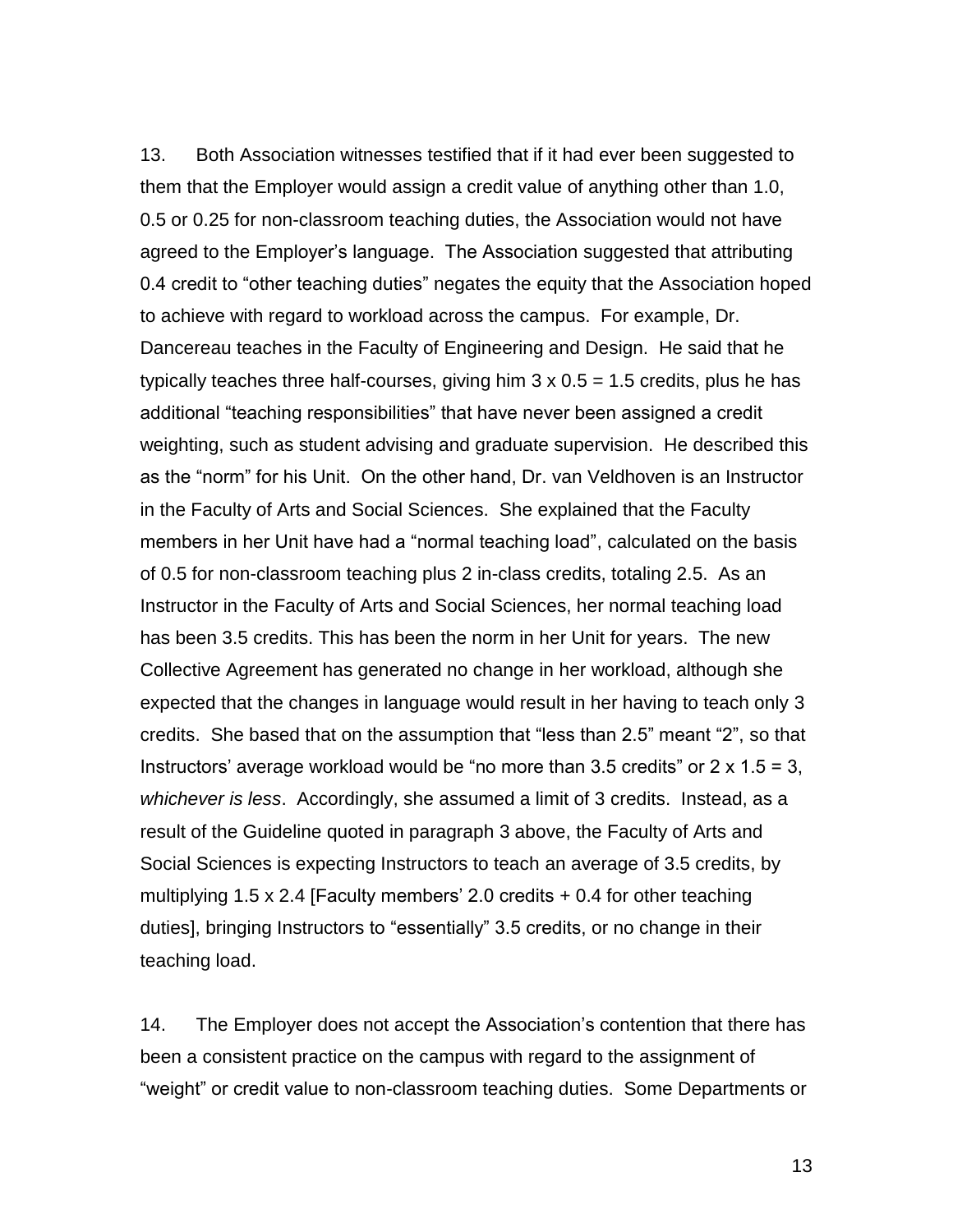Units do credit it; some do not. Some Units have had a practice of assigning a credit value of 0.5 to these factors. This is most apparent when workload reductions are put in place for individuals, with Faculty or Instructors being relieved of a half or a full credit of teaching responsibilities. Prior to the implementation of this Collective Agreement, the Employer had never assigned a "nominal credit value" of 0.4 for the out of classroom teaching responsibilities. In the Faculty of Arts and Science Workload Guideline in place from 2013-2014, Faculty members were expected to teach five half courses in each academic year. With the implementation of the new Collective Agreement, the Faculty"s "Guideline" was amended to become a "Policy" mandating four half-courses in each academic year, plus a combination of non-classroom teaching duties that were assigned the "nominative credit value of 0.4". Since those Faculty members had been given 0.5 credit for those non-classroom duties in the past, the adoption of the cap of "less than 2.5" credits meant that with 2.0 credits for classes and 0.4 of "other teaching duties," their workload has not actually changed. The Guideline for Instructors" workloads had allowed for them to teach 3.7 credits, although they were only teaching 3.5 credits per academic year. In other Units or Departments, where the teaching load had been higher for Faculty and Instructors, the teaching workload was reduced by the adoption of the "cap" into Article 13.2.

#### The Submissions of the Parties

#### *The Submissions of the Association*

15. The Association submitted that Faculty of Arts and Social Sciences" Guideline and application of the new workload provisions violate the Collective Agreement with respect to the assignments to Instructors in the Faculty of Arts and Sciences for four reasons:

i) The Collective Agreement does not provide for the weighting of out of classroom teaching;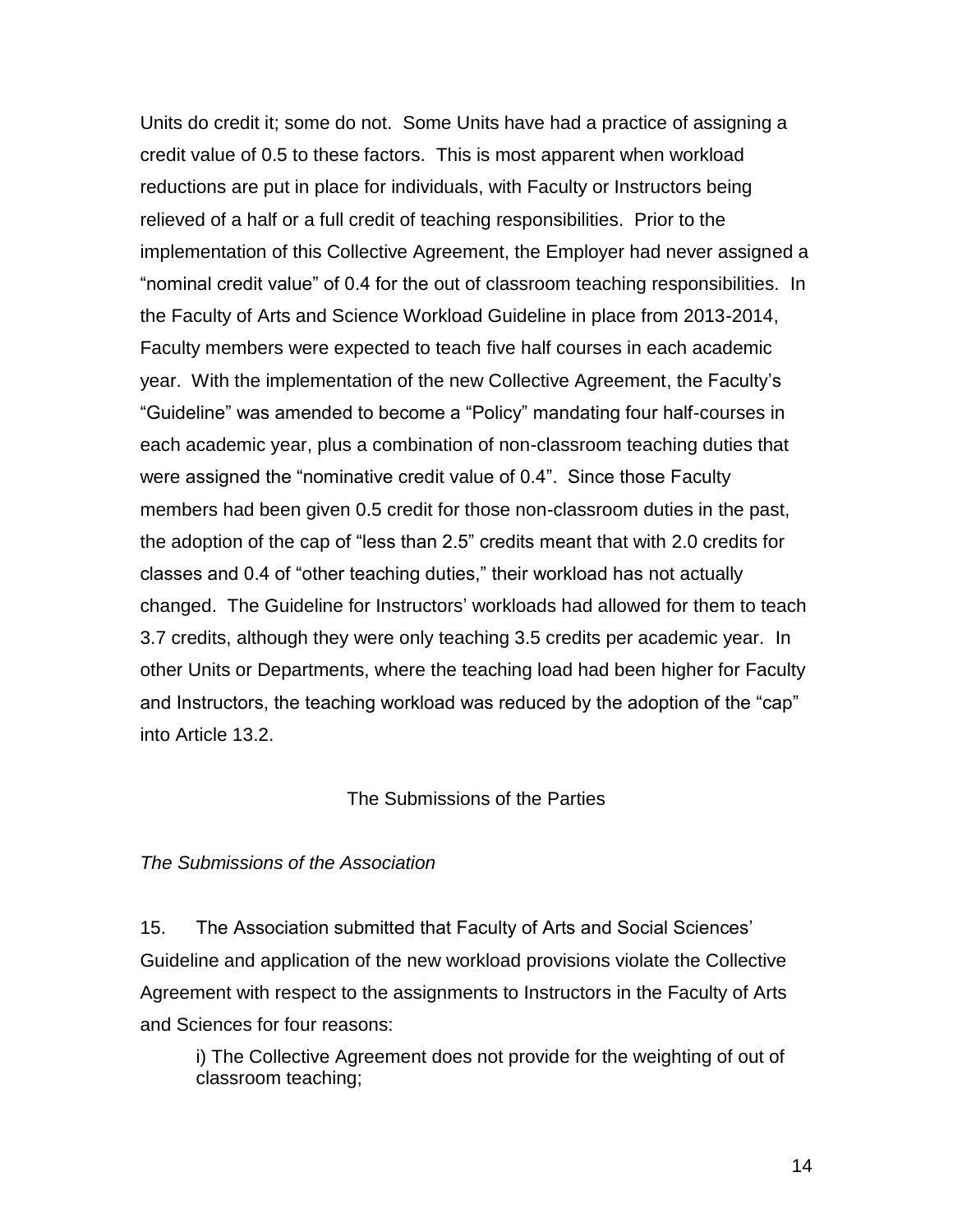ii) Deeming a weighting of 0.4 for out of classroom teaching is not consistent with the past practice in the Faculty of Arts and Social Sciences; iii) Deeming a weighting of 0.4 violates the parties' Memorandum of Agreement dated August 28, 2014; iv) In the alternative, if the out of classroom teaching can be weighted as

0.4 for Faculty employees, Instructors should also be credited for out of classroom teaching duties.

16. Further, or in the alternative, the Association asserted that the Employer is estopped from assigning a value of 0.4 for non-classroom teaching responsibilities to Faculty members, on the basis of past practice and/or representations made during bargaining. The Association also relied upon this evidence to resolve what was said to be ambiguity in the language of the Collective Agreement with regard to its application on Instructors' teaching load.

17. The Association"s argument pointed out that the Collective Agreement differentiates the terms "normal workload" and "normal teaching load", defining the latter by past practice in Article 13.1. It was stressed that this Collective Agreement must be read to recognize that teaching duties, workload and the normal teaching load are not synonymous. Further, the Association placed weight on the use of the word "assigned" in Articles 13.2(a) and (b), arguing that only "teaching duties" are "assigned", in contrast to the other workload responsibilities. The Association then focused on Article 13.4(b)(i), stressing that it promises that Instructors will not teach more than 3.5 credits or 1½ times the normal "full teaching load" of Faculty in the same Unit, whichever is less. Further, the Association relied upon the 2008 Workload Guideline [cited above at paragraph 3] that valued non-classroom teaching as a 0.5 credit in the Faculty of Arts and Social Sciences. This was said to indicate the past practice in that Faculty with regard to crediting those duties and to support the notion that the University cannot now assign a "nominal value" of .4 for those responsibilities.

18. It was also stressed that the University has only ever assigned credit values at the levels of 1.0, 0.25, or 0.5 for any workload purposes. While it was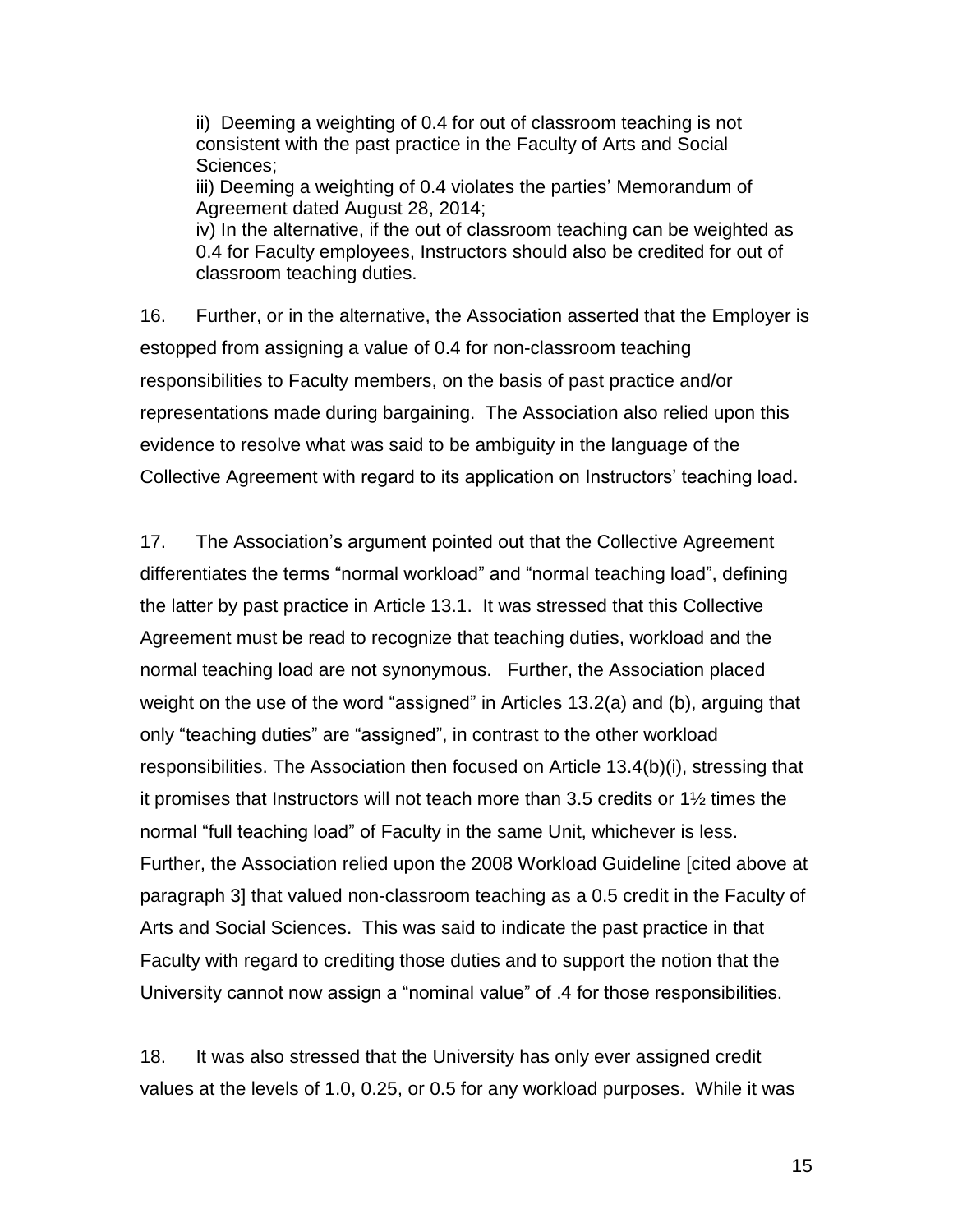acknowledged that there has been no consistent practice of assigning a credit for out of classroom responsibilities, the Association submitted that assigning a credit of 0.4 for those duties to the Faculty members in the Faculty of Arts and Social Sciences amounts to a violation of the past practice. It was suggested that the reason the University wants to attribute the 0.4 credit for those duties is to "get around" the cap of "no more than 3.5" for the Instructors because of its impact on the equation in Article 13.4(b)(i).

19. In the alternative, the Association argued that if the Collective Agreement does allow for a credit weighting to be given to non-classroom duties, the Instructors should also be credited for their out of classroom work. This was said to follow from the application of Articles 13.4(a)(iv) and 15.3.

20. Further, or in the alternative, the Association argued that the Employer is estopped from assigning a credit of 0.4 for out of classroom activities as a result of the parties" face-to-face discussions about credit weighting and the meaning of "less than 2.5" on July 27<sup>th</sup>. It was stressed that the undisputed evidence established that the Association was seeking clarification and reassurances from the Employer and were told that the University had no intention of changing course credit values to figures such as .49 or .8 from the previous values of 1.0, 0.25 or 0.5. This was said to be "clear and cogent" evidence of a representation that there would be no alteration of the credit values that would be applied to the workload calculations. The Association argued that the Employer had a positive obligation to signal any intention of assigning a value 0.4 to non-classroom duties for the purposes of the application of the formula that applies to Instructors. The Association also drew upon the evidence of its witnesses who said that they would never have agreed to the Employer"s proposed language if they had been made aware of how the University intended to implement it. It was stressed that the information received from the Employer led the Association to be confident that Instructors would not be assigned more than 3.0 credits, because they assumed if Faculty were being assigned two classroom credits, the formula for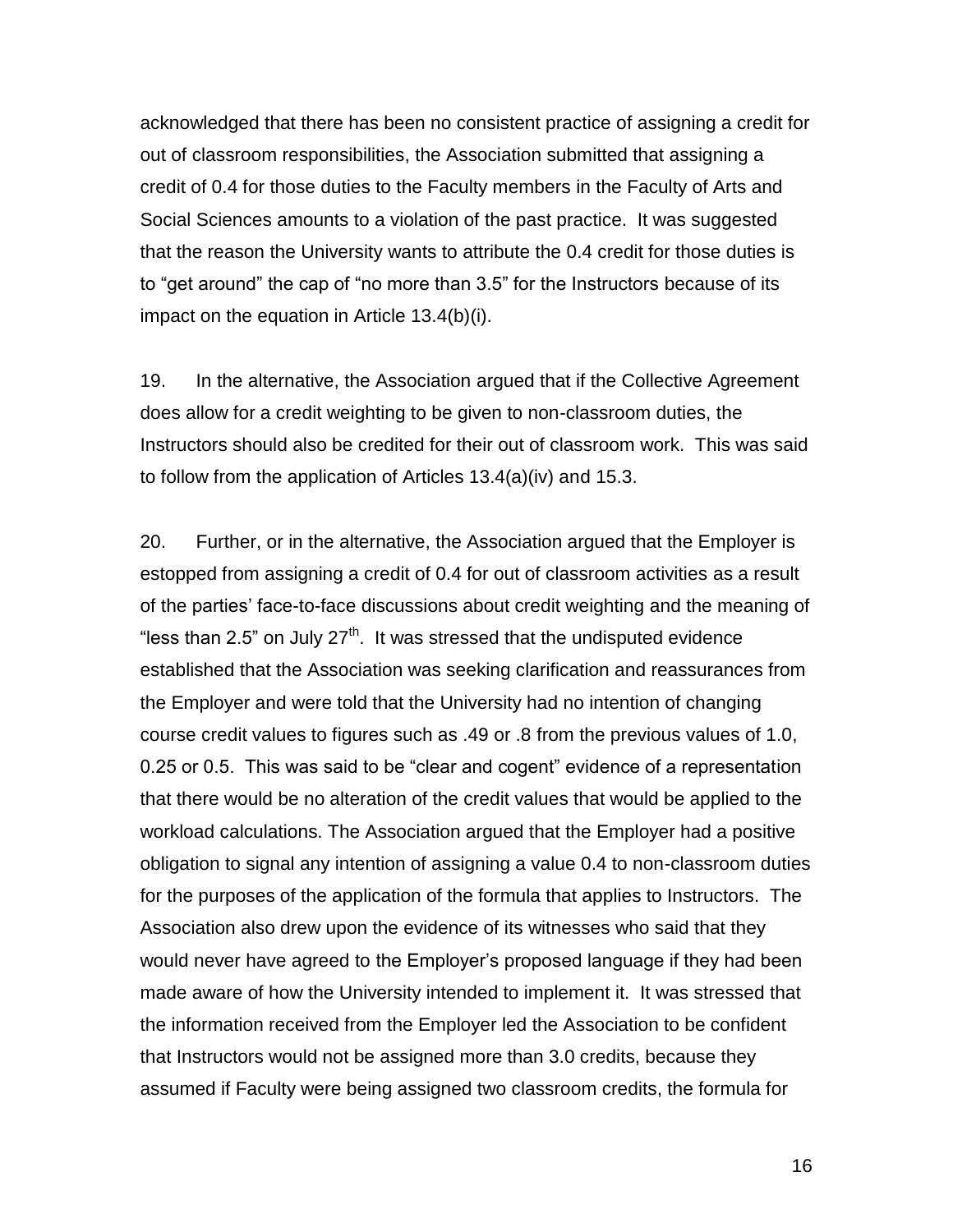Instructors would then simply be 1.5  $\times$  2 = 3 for purposes of 13.4(b)(i). On the basis of this, the Association said that it detrimentally relied on the Employer"s assurances, thereby creating a situation of estoppel. Accordingly, the Association contends that the Employer should not be able to administer the Collective Agreement in the way it is now doing.

21. Further, or in the alternative, the Association submitted that the language of the Collective Agreement is ambiguous with regard to whether non-classroom duties can be given a credit of other than 1.0, 0.25 or 0.5. It was said that the extrinsic evidence about what occurred in bargaining, as well as the past practice and documentary evidence, establish that if and when such activity was credited, it was only credited as 0.5, not the way the Employer is now doing it. This was said to compel an interpretation of the Collective Agreement that would not attribute a weighting of less than 0.5 for those duties. The Association presented the following cases to support these submissions: *Memorial University of Newfoundland and Memorial University of Newfoundland Faculty Association,*  1992 CarswellNfld 501, 27 C.L.A.S. 251 (Christie); *Canadian Broadcasting Corp. v. Canadian Media Guild, Unit II,* 2005 CarswellNat 4636, 84 C.L.A.S. 74 (Chapman); *Ellisdon Corp. v. Ontario Sheet Metal Workers' and Roofers Conference,* (2013) ONSC 5808, [2013] O.L.R.B. Rep. 1207, 117 O.R. (3d) 16.

22. By way of remedy, the Association seeks a declaration that the Workload Policy implemented by the Faculty of Arts and Social Sciences in October 2014 violated the Collective Agreement insofar as it:

a) assigned a credit weighting for all Faculty out of classroom teaching duties, and/or b) assigned a credit weighting of 0.4 for all Faculty out of classroom teaching duties, and/or,

c) expected Instructors to teach 3.5 credits.

Further, the Association asked that the University be required to revoke the 2014 Faculty of Arts and Social Sciences' Workload Policy in its current form. Finally, the Association asked that all Instructors who suffered a loss as a result of the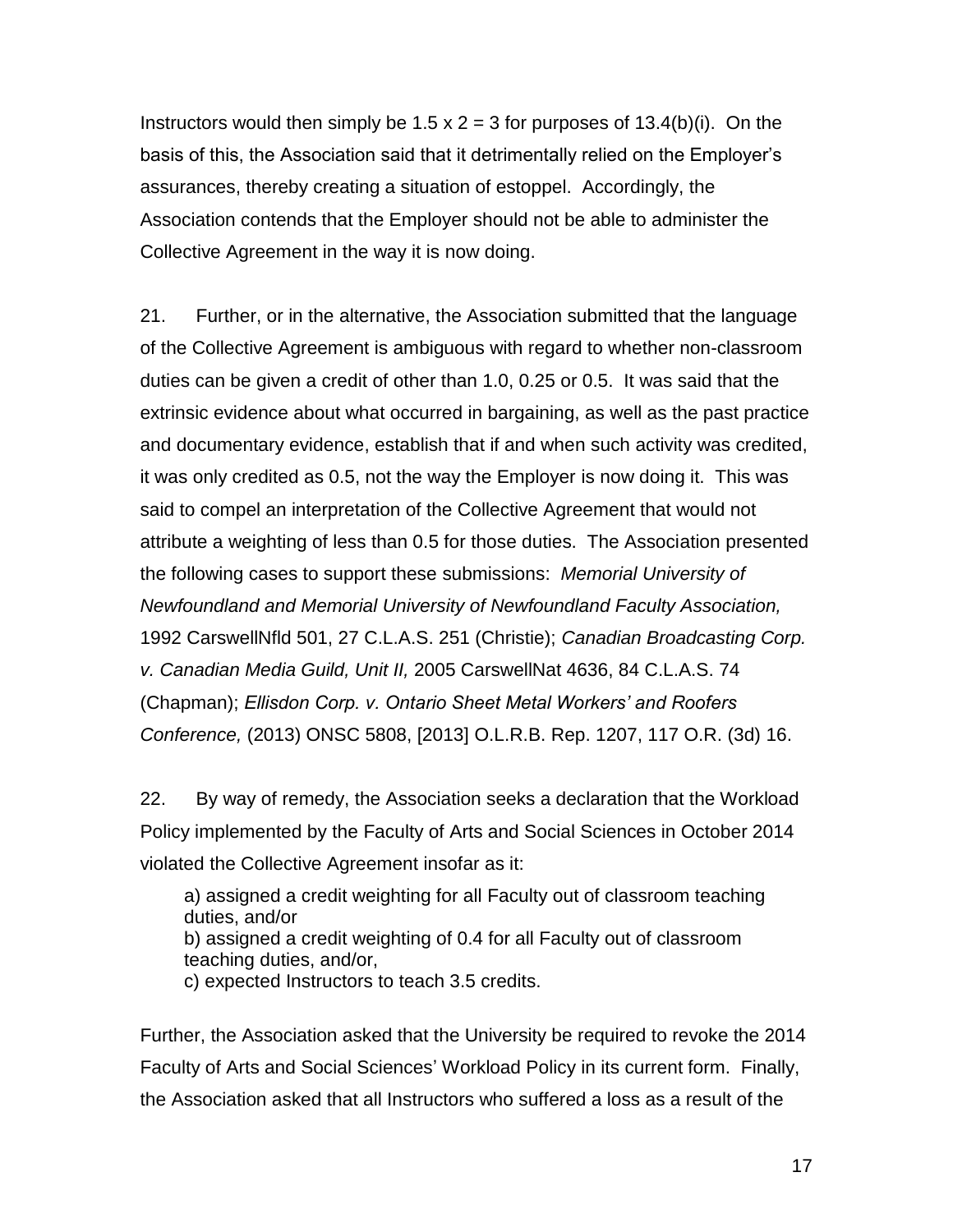Employer"s actions be "made whole," but to remit this last issue back to the parties and remain seized should the parties require further assistance.

#### *The Submissions of the Employer*

23. The University asserted that the parties embarked on the mutual aim of achieving workload equity during their 2014 collective bargaining based upon their longstanding and mutual understanding of the meaning of "teaching workload" for Faculty and Instructors in Articles 13.2(a) and 13.4. It was stressed that the parties have always understood that Article 13.4(b)(i) creates a mathematical formula of 1.5 x the "normal full teaching load of faculty employees in the same unit." That language has remained unchanged in the last five rounds of bargaining. The Employer stressed that the evidence disclosed that there was no discussion at the bargaining table about how the new cap of "less than 2.5" would impact on the calculation for Instructors. In contrast, the Employer emphasized that the evidence revealed that the parties did discuss the concept of crediting non-class teaching duties in terms of the University"s stated concern that a Faculty member with 2.0 course credits might refuse other non-classroom duties if the cap were left at 2.0. Therefore, it was said that the Association should not have assumed that those other duties would not be included in the calculation of the Instructors" workload. Addressing the discussion that took place when the Association asked if the University intended to "monkey" with the credits by assigning a course credit with a numeric other than 1.0 or 0.5, it was stressed that the Employer answered accurately when it said that it had no such intention. However, it was also stressed that this discussion related to the course unit credits, not the "other" teaching duties that are the crux of the issue in this case.

24. Therefore, the Employer submitted that the evidence fails to establish the kind of clear representation that is required to found an estoppel. It was said that the Instructors in the Faculty of Arts and Social Sciences should not have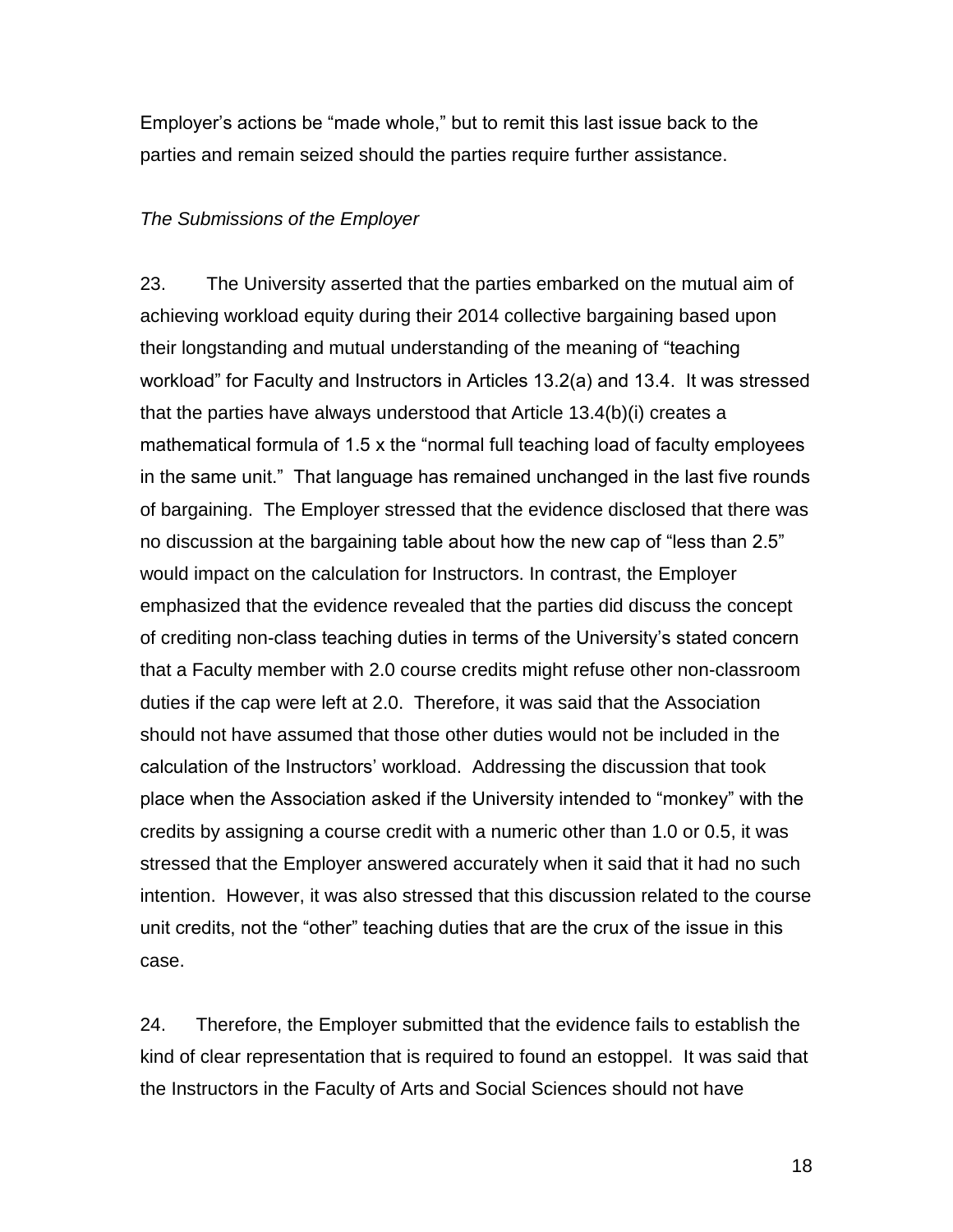expected to have their workloads reduced because that Faculty had already achieved the capped faculty teaching workload of the equivalent of two full courses or class credits, plus "other" teaching duties. Further, it was stressed that the Association"s evidence acknowledged that the normal teaching load in the Faculty of Arts and Social Sciences included 2.0 course credits and 0.5 nonclassroom duties, totally 2.5 credits. Therefore, it was said that the Employer is operating consistently with its past practice of crediting non-classroom duties in the Faculty of Arts and Social Sciences and creating equity by attributing 0.4 credits across the campus for this work. It was suggested that the parties engaged in bargaining that resulted in them agreeing upon language that achieved their shared goal of workload equity, but that the two bargaining teams had different understandings or perceptions about its application or implications. Therefore, it was submitted that the evidence of bargaining history does not support the Association's claim of estoppel, nor does it reveal and/or resolve any ambiguity. Reliance was placed on Brown and Beatty"s Canadian Labour Arbitration, Chap. 2:2211; *Grand Erie District School Board v. OSSTF, Local 23,*  [2008] O.L.A.A. No. 44 (Knopf); and *DHL Express (Canada) Ltd. and C.A.W. Canada, Locs. 4215,144 &4278,* (2004) 124 L.A.C. (4th) 271 (Hamilton).

25. Putting aside the extrinsic evidence, the Employer argued that there has been no violation of the Collective Agreement. It was stressed that Article 13.4(b)(i) mandates that Instructors shall not teach more than 3.5 credits or the equivalent of 1.5 times the "normal full teaching load of faculty employees in the same unit", whichever is less. The Employer pointed out that the reduction to 3.5 from 4 "credits" in this round of bargaining did not alter how the Instructors' full teaching load is to be calculated. It simply reduced the limit. Therefore, it was submitted that if an Instructor is assigned 1.5 x the former Faculty of Arts and Social Sciences normal full teaching load of 2.5 (or the new 2.4), and thereby ends up with an assignment of 3.5 credits, there is no violation of Article 13.4(b)(i). While the Employer acknowledged that Instructors may have been expecting a reduction in workload as a result of these negotiations, it was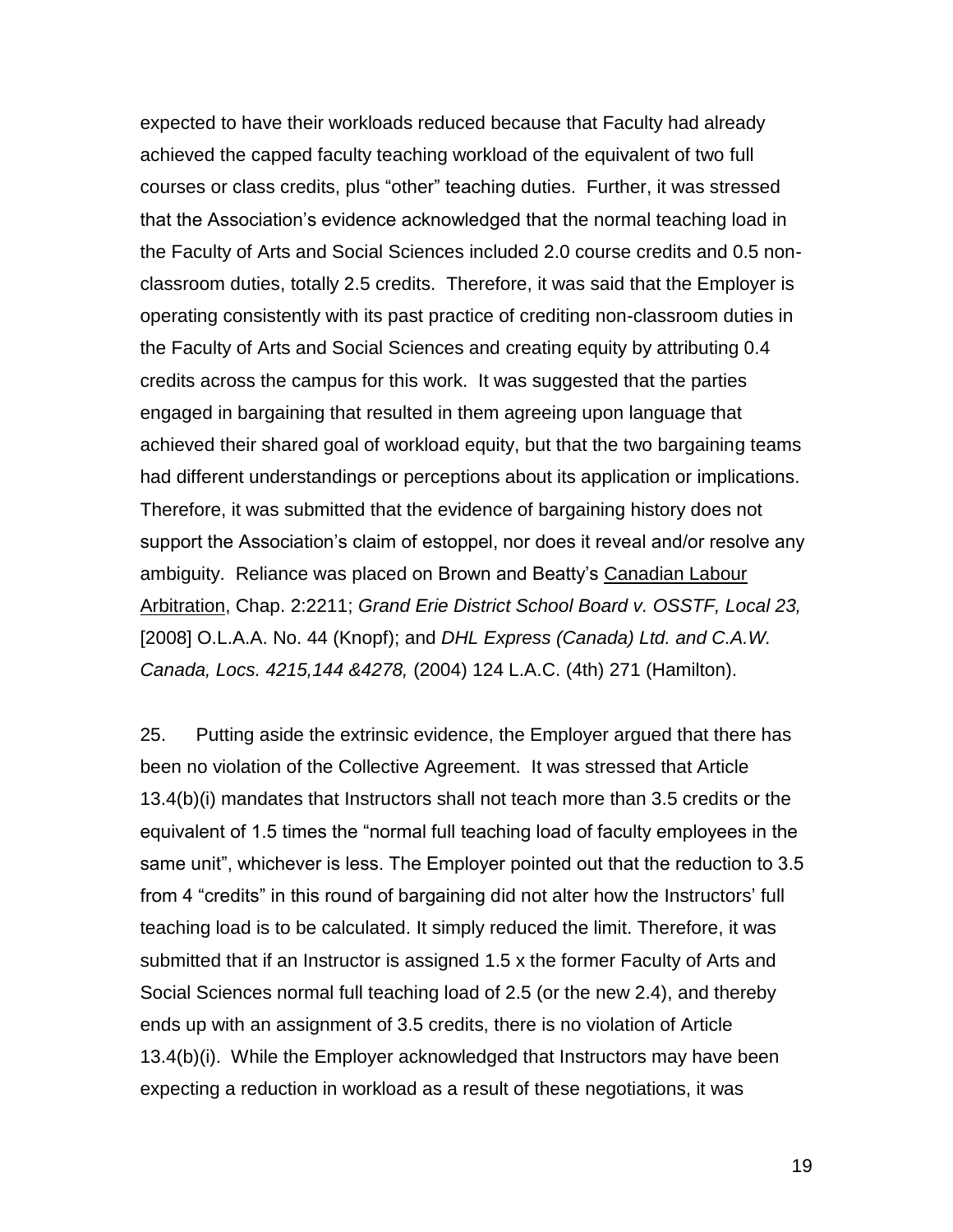submitted that because the Faculty of Arts and Social Sciences was effectively already in compliance with the goal of having Faculty assigned a teaching workload of less than 2.5, the expectation of a reduction was unwarranted.

## *The Association's Reply Submissions*

26. The Association argued that the "fatal flaw" in the Employer"s argument is that it failed to explain how or why non-classroom teaching duties are now being assigned a value of 0.4. It was submitted that this valuation is contrary to the past practice for the Faculty of Arts and Social Sciences and that it is the past practice that defines the normal workload for each faculty. Further, in response to the Employer"s contention that the discussion during direct bargaining regarding "monkeying around" with course credits was about in-class teaching only, the Association stressed that there were discussions about both classroom and non-classroom teaching, without either party drawing any distinctions. It was pointed out that when the Employer assured the Union that it would not change the way it had been attributing in-class credits, it did not reveal that it would change the way it would credit non-classroom duties and thereby failed to meet the duty of disclosure to the Association.

27. The Association also stressed that while the parties shared the goal of creating equitable workloads across campus, this can only be achieved if Instructors are accorded credit for their in-class and non-classroom teaching factors, in accordance with Article 13.4(a)(vi).

#### The Decision

To a large degree, the Association"s grievance is based on what happened during collective bargaining and its contention that the Employer made representations that are inconsistent with the way it is now applying the new language in the Collective Agreement. This is the basis of the Association's estoppel argument. Therefore, it is helpful to begin by making reference to the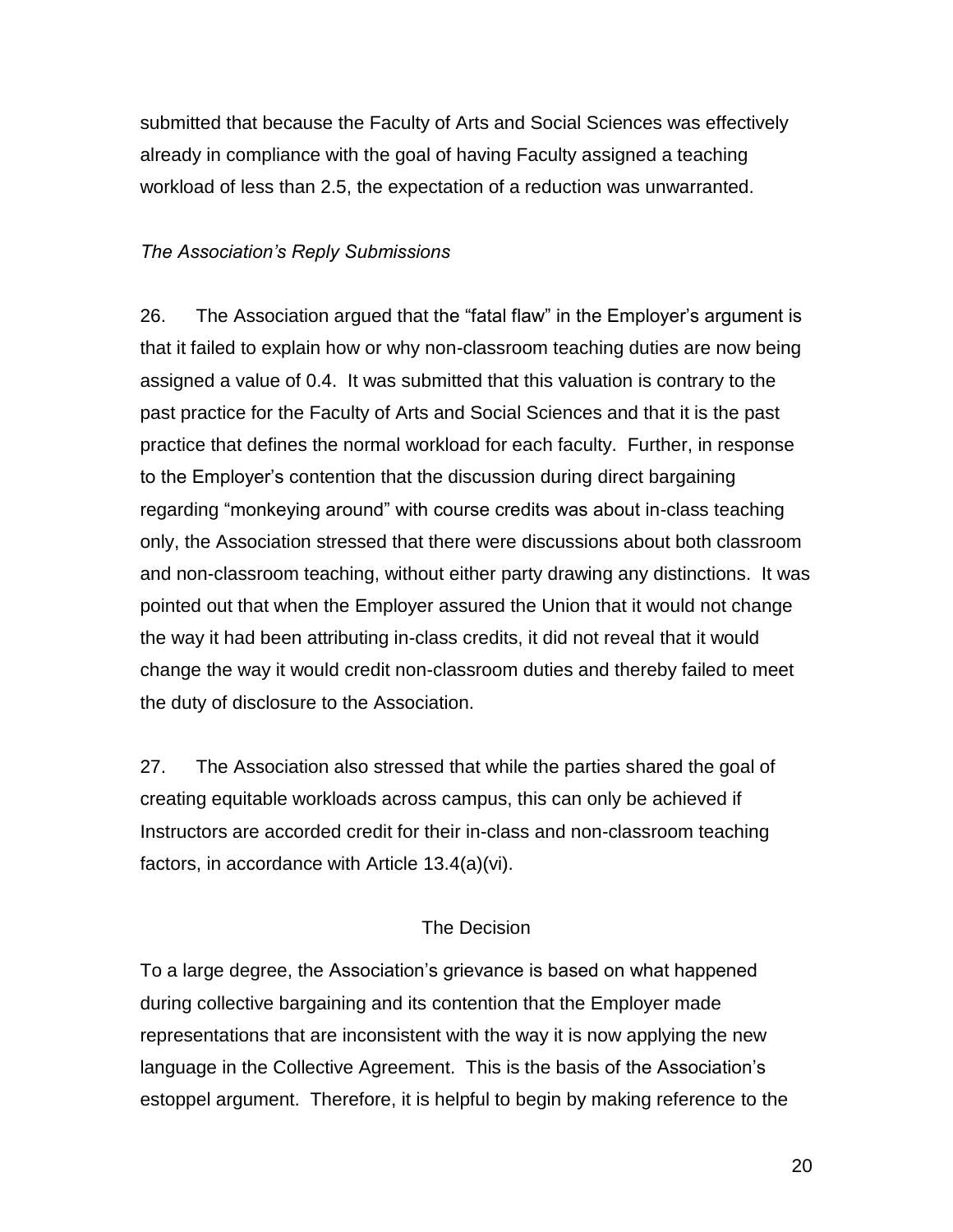jurisprudence that deals with estoppel. The principles are well established. To begin, one party to a contract makes a clear representation, by words or conduct, concerning the interpretation or application of the contract and the other party relies upon the representation by doing something, or foregoing the opportunity to do something. If, as a consequence, that party would have acted otherwise but for the representation and its reliance was detrimental because the situation cannot be restored to what it was when the representation was made, the elements of estoppel have been established. For example, if representations are made during bargaining about the meaning to be applied to language and that is the basis that the other party relies upon when agreeing to that language, those representations can form the basis for an estoppel. However, since another principle of labour arbitration is that the wording of the Collective Agreement should be the complete code that governs the parties' relationship and because negotiations are often fraught with miscommunications and misunderstandings, arbitrators require "clear and cogent" evidence to prevent reliance on the language of a contract; see *Memorial University, supra,* at paras. 52-67, and the following quotation contained therein from Arbitrator Adams in *Sudbury District Roman Catholic School Separate School Board* (1985), 15 L.A.C. (3d) 284, at pp. 286-87:

…… evidence establishing an estoppel in the form of a representation made during negotiations and inconsistent with the clear working of a collective agreement must be in the form of clear and cogent evidence. Labour relations statutes in all Canadian jurisdictions require that a collective agreement be in writing and it is simply too easy for parties in difficult negotiations, on the conclusion of the collective agreement, to allege that representations were made contrary to the document signed. Much is said in collective bargaining negotiations and because of the nature of that process, parties tend to hear what they wish to hear. Tactics and strategy underlie the communications between the parties as they attempt to persuade and cajole each other into agreement. But it is well understood that on the conclusion of a collective agreement, the parties" rights are to be found in the agreement and not in the *rationale*  and arguments made during the negotiations preceding the document"s execution.……

..... collective bargaining negotiations are conducted under considerable pressure and often, . . . agreements are arrived at under physically trying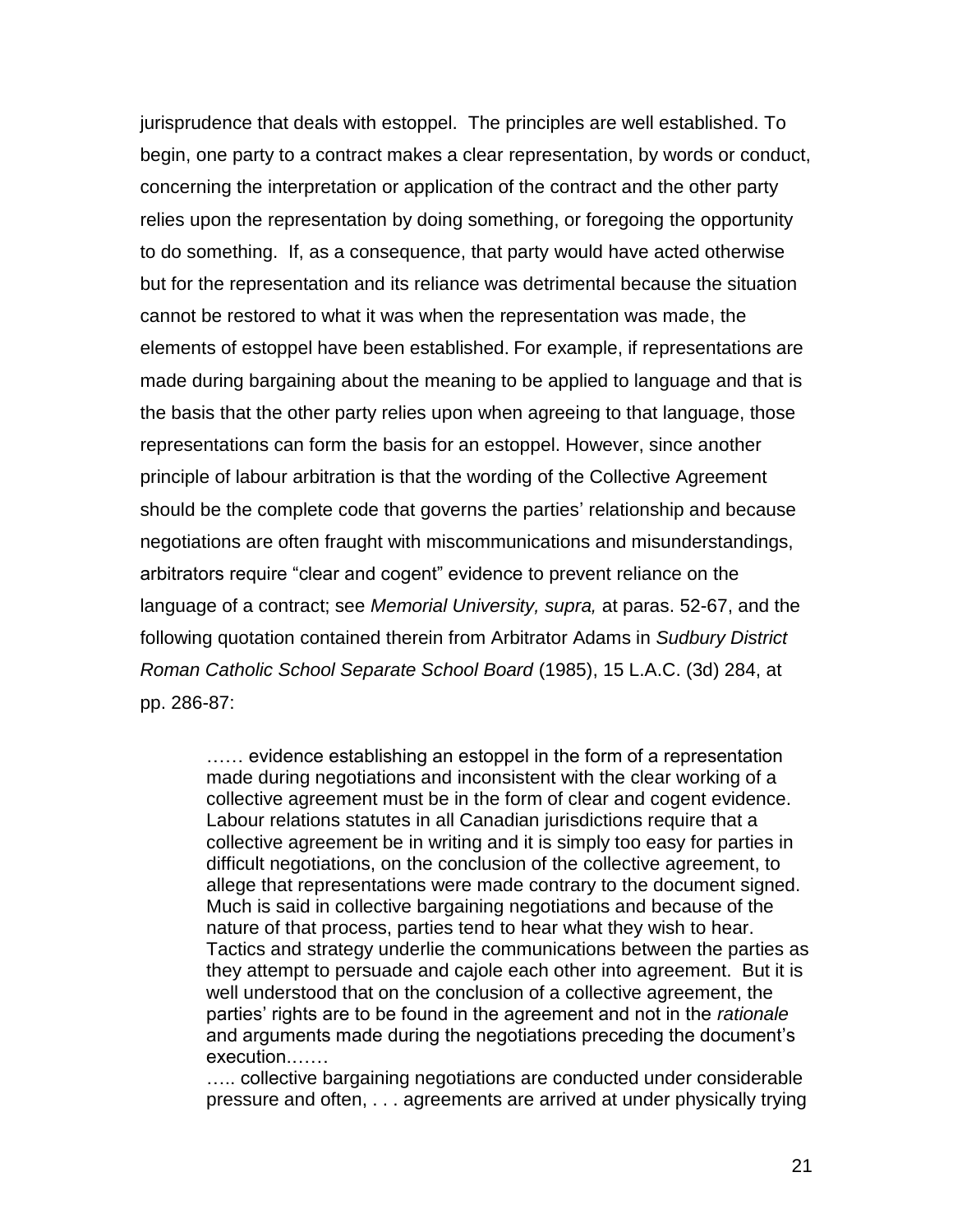circumstances. In collective bargaining negotiations much is said and much can be misunderstood or misinterpreted. But what should be clear to parties involved in the process is that the language they have achieved in their agreements is the language on which they must generally rely.

However, where there is clear and cogent evidence that a promise was made in order to induce a party into foregoing a right or accepting certain language, that may form the basis of estoppel if all the other elements of the concept are established. Further, since the purpose of the application of the doctrine of estoppel is fairness, arbitrators who are conversant with the dynamics of bargaining have also said that when one party seeks clarification of the other party"s proposal, it is incumbent on the party being asked for clarification to disclose its intentions or intended meaning; see *C.B.C. v. Media Guild, supra,* at paras. 64-65.

28. Applying these principles to the case at hand, we have undisputed evidence that the parties came together in negotiations on July 27, 2014, for the Association "to gain assurances" or clarification about what the Employer intended with its insistence on the language "a teaching workload of less than 2.5 credits." It is also clear from the evidence that the Association was distrustful, fearing that the Employer might "monkey with" the way course credits would be valued and asked specifically about this. The Employer replied that it had no intention of altering the value of course credits. The evidence also shows that there have been no changes from the past practice of crediting classroom teaching at either 1.0, 0.5 or 0.25, depending on whether the course is a fullyear, one semester, half-semester or co-taught. The Association did not ask about how non-classroom credits would be valued. However, the subject did come up in a different context when the parties were discussing why the University would not agree to a hard cap of 2.0. In that part of their exchange, the Employer pointed out that it would not accept language that would allow a Faculty member to refuse non-classroom responsibilities on the basis that s/he had already been assigned 2.0 credits. Therefore, the Employer made it clear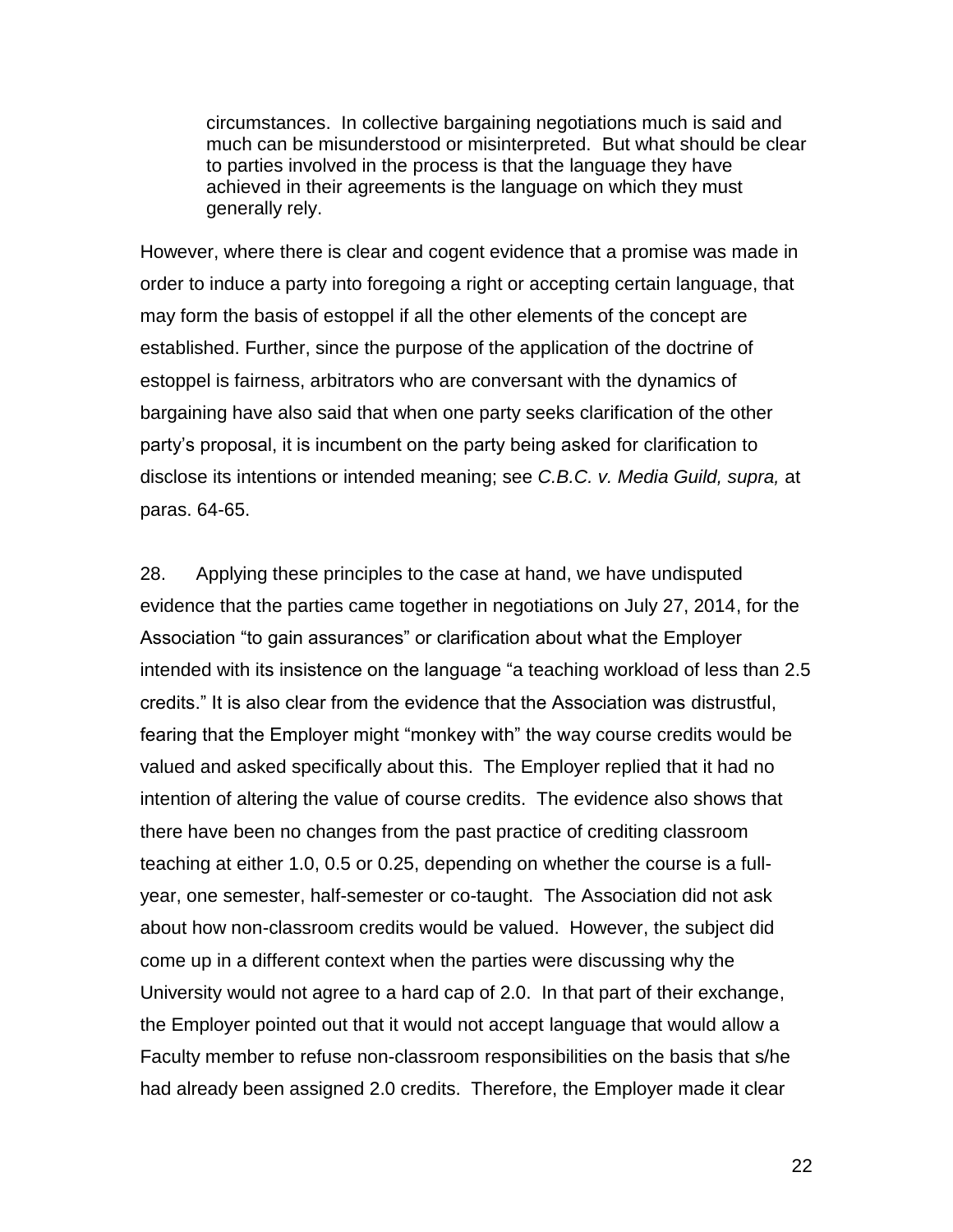that it expected Faculty members to accept assignments of 2.0 classroom credits plus the other teaching duties. Further, there had to be allowances for coteaching and half-semester courses. That was why the University was insisting on the "less than 2.5" cap.

29. In hindsight it is very easy to say that it would have been preferable for the parties to have actually discussed how non-classroom duties would be credited for purposes of Faculty members" workload in Article 13.2(a) and the implications this would have on Instructors" workload in Article 13.4(b)(i). However, these negotiations were conducted by highly intelligent people who were very familiar with the language of those articles. They knew the meaning and difference between the terms "normal workload" and "teaching workload", and that there were different practices within different Departments. Those terms were never in dispute. While there was no consistent practice across campus, it was known that teaching workload had always factored in the classroom and the nonclassroom duties in 13.2(f) in the Faculty of Arts and Social Sciences and in some other Departments. Further, the figure used in Article 13.4(b)(i) for purposes of determining the Instructors" workload equation had always included the "other" teaching duties in the number used for the Faculty members" normal full teaching load. Therefore, it cannot be concluded that the Employer said anything that implied that the non-classroom teaching would not form part of what the Employer would factor into a Faculty member's teaching workload for purposes of calculating the Instructors" teaching load. To the contrary, the Employer made it clear to the Association that while there was no intention of assigning more than 2.0 teaching credit courses, the University did not want Faculty members to refuse "other non-assigned teaching duties" on the basis this would bring them above the "less than 2.5" credits. The undisputed evidence is that the Employer plainly signaled that it expected Faculty members to be assigned 2.0 course equivalents plus the other out of classroom teaching duties, even with the new cap of "less than 2.5". That is why the University would not agree to the cap of 2 credits. It therefore follows that the Employer signaled the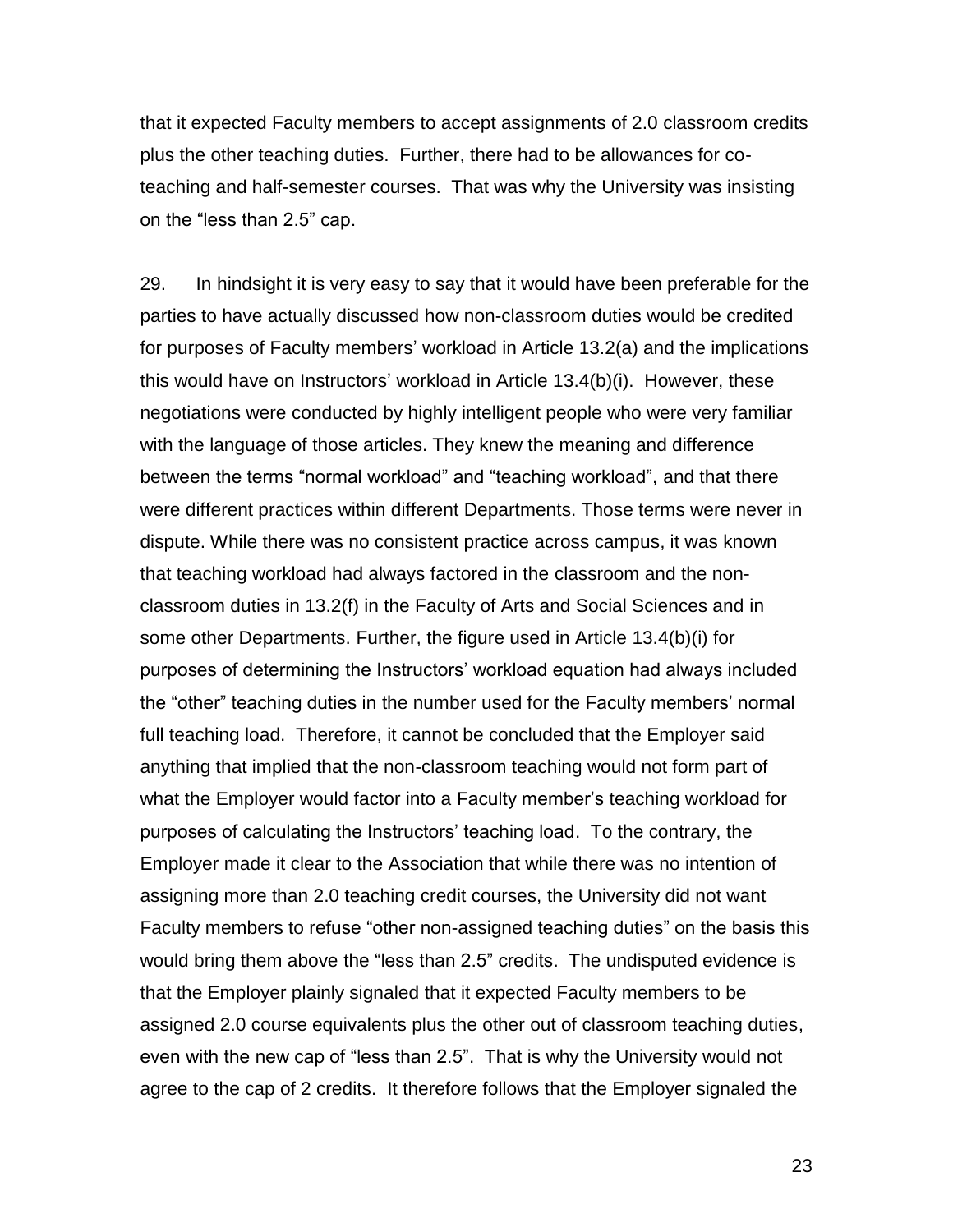intention of factoring the non-classroom components of teaching into the teaching workload calculation. Further, since that was already the practice in the Faculty of Arts and Social Sciences, it cannot be said that it was incumbent on the Employer to spell this out to the Association during bargaining. The parties knew that the other non-classroom duties had always been a factor in the calculation of the many Faculty members" teaching workloads and that this was the longstanding practice, particularly in the Faculty of Arts and Social Sciences. Accordingly, given this context, it cannot be concluded that there was an obligation on the Employer to point out that it would continue to factor Faculty non-classroom duties into the formula used to calculate Instructors" teaching load. On the flip side, there is no evidence to suggest that the Employer realized or could have anticipated from the face-to-face meeting that the Association was assuming that "less than 2.5" meant that no Faculty member would be assigned a workload of no more than two credits, inclusive of in-class and other duties. If that assumption had been made apparent, there might have been an opportunity to correct it, and a failure to do so might have established an estoppel. However, since that assumption did not come to light until much later, it was not addressed before the parties agreed on the language that we now find in their Collective Agreement.

30. The question then becomes whether the Employer made any representation, by words or silence, that would estop it from attributing a value of 0.4 to the "less formally scheduled teaching" or non-classroom activities. The evidence established that where those duties are credited, such as in the Faculty of Arts and Social Sciences, it has had a value of 0.5 in the past. The University did not say that it would now value this at 0.4 during bargaining or that there would be a change in the Faculty of Arts and Social Sciences. That is unfortunate given the problems and disappointed expectations that followed. The concept of 0.4 credit came as a complete surprise to the Association. However, it cannot be said that there was a positive obligation for the Employer to disclose the new value for non-classroom teaching, whether it was planned or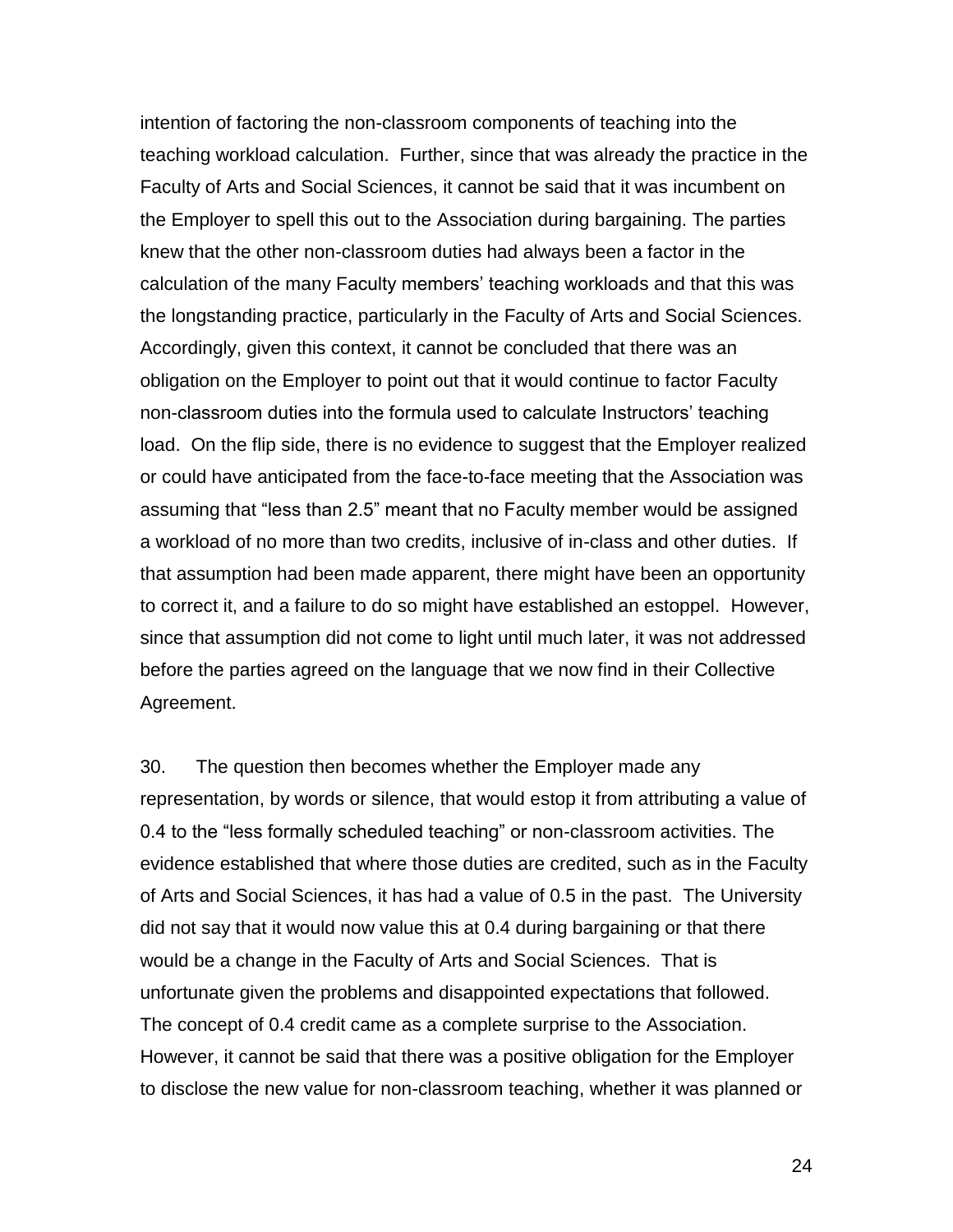not. The case law does mandate that the "duty to disclose" comes into play in order to prevent a misrepresentation of the material facts from occurring, or when a party is aware that the other party has a different apprehension of the situation; see *Vancouver Police Board and Vancouver Police Union,* as cited in *DLR Express (Canada) Ltd. and C.A.W.<sup>2</sup> , supra,* at para. 100. In the case at hand, as the evidence made clear, the University was not aware that the Association assumed "less than 2.5" meant "2". Further, the Employer was clear that its insistence on its proposed language included the expectation that Faculty members would perform 2.0 assigned classroom duties plus non-class duties, for a total "teaching load of less than 2.5 credits." The only way to achieve that would be to attribute less than 0.5 to the non-classroom duties for that Faculty. While the Association accepted that language, it did not realize the implications of the mathematics. However, the mathematics dictates that result. The only way the Faculty of Arts and Social Sciences could assign 2.0 course credits and credit the "other" teaching duties to achieve a total of less than 2.5 credits would be to attribute something less than 0.5 to the non-classroom duties. The Association did not realize this at the time. However, with the benefit of hindsight, no other reasonable result could be projected.

31. Looked at from another perspective, if the Association"s suggestion of only ever attributing 0.5 to non-classroom duties is accepted, it would mean that a Faculty member could only be assigned 2.0 in-classroom course credits and could refuse the "other" duties or insist on a course load of only 1.5 credits plus 0.5 other duties under the new language of "less than 2.5 credits". However, both those scenarios were specifically discussed at the joint bargaining session and were soundly rejected by the Employer. Therefore, the only way to factor the non-classroom "other" duties into the assigned teaching load in a Faculty where this was the practice was to give them a value of less than 0.5 to keep the expected faculty assigned teaching load at "less than 2.5 credits." In practical terms, that essentially left the Faculty of Arts and Science Instructors with the

 2 (1987), 32 L.A.C. (3d) 214 at p.231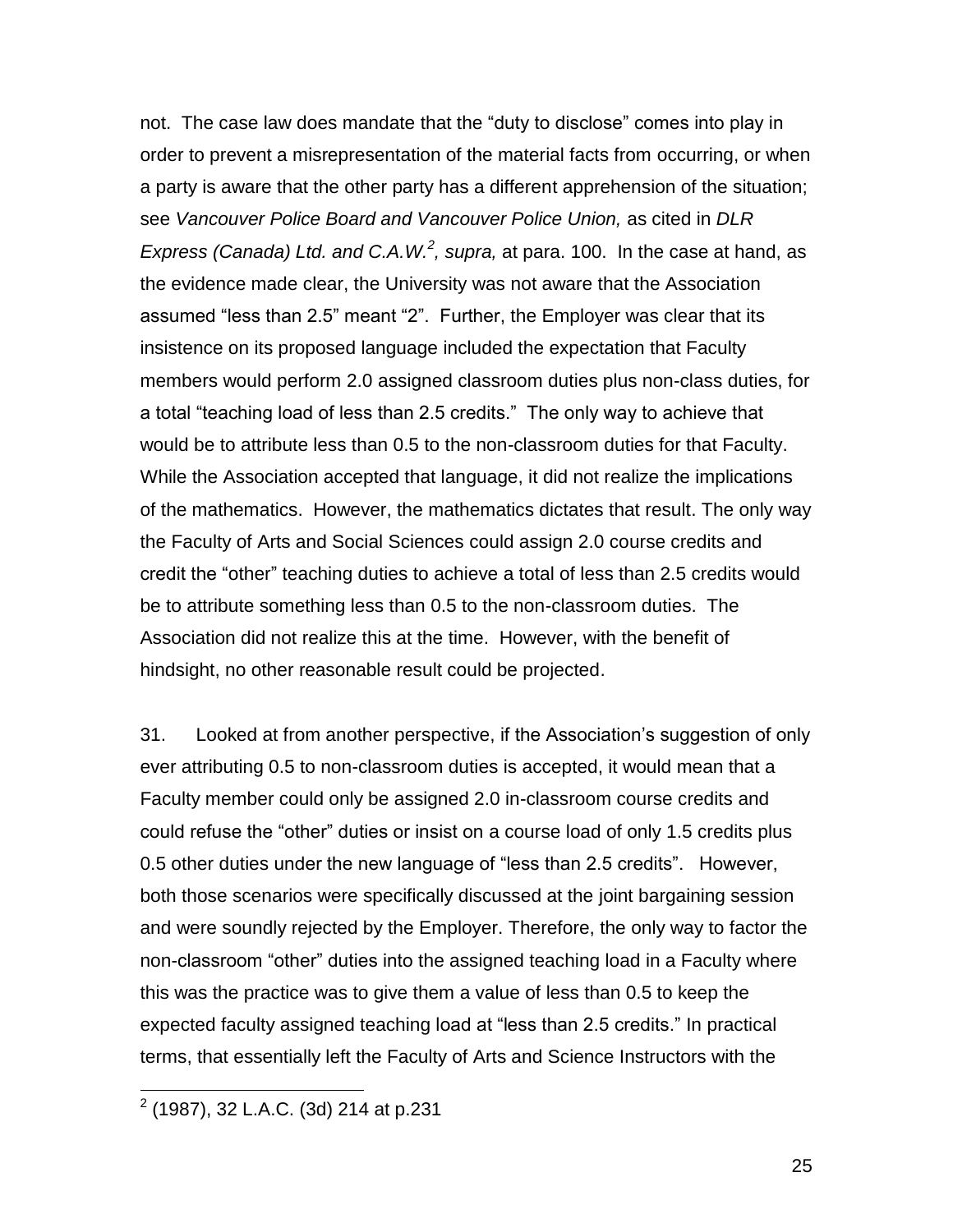same workload that had been in place before the Association achieved the cap of less than 2.5 for Faculty members. There had been an expectation of a reduced workload for Instructors because of the reduction of number of "teaching credits" in Article 13.4(b) from 4 to 3.5. However, the parties did not discuss the resulting application of the "less than 2.5" language on Instructors. Nor did the Association apply the "less than 2.5" factor to the formula in Article 13.4(b)(1). If that figure had been applied to Article 13.4(b)(i) to see the impact on Instructors, it would have been seen that  $< 2.5 \times 1.5 = < 3.75$ , which is still greater than the 3 credit cap the Association thought/hoped it had achieved. No fault should be attributed to the Association because it operated on the understandable assumption that since the formula for Instructors' workload had remained unchanged, it would be applied in the same way as it had been in the past. Indeed it did. However, what the Association failed to realize was the necessary implication of the change in language for Faculty members on Instructors" workload. However, on a positive note, the new language resulted in the achievement of the Association"s main goal of attaining equity across the campus.

32. For all these reasons, it cannot be concluded that there is clear and cogent evidence that the Employer made a representation or failed to say anything that would now estop it from attributing a weight of 0.4 to the nonclassroom teaching duties in the Faculty of Arts and Sciences. This situation is very different from the set of facts in *C.B.C. and Canadian Media Guild, supra,* where it was found that the Guild could not "reasonably have anticipated" what the employer did after the language had been discussed. In the case at hand, this Employer gave the Association sufficient indication of its intentions, and the attribution of less than 0.5 credits for non-classroom teaching was the reasonable, if not the only logical, result of what had been discussed.

33. This takes us to the Association"s argument that the extrinsic evidence should be relied upon to interpret and resolve what was said to be the ambiguous language in the Collective Agreement. The first question that an arbitrator should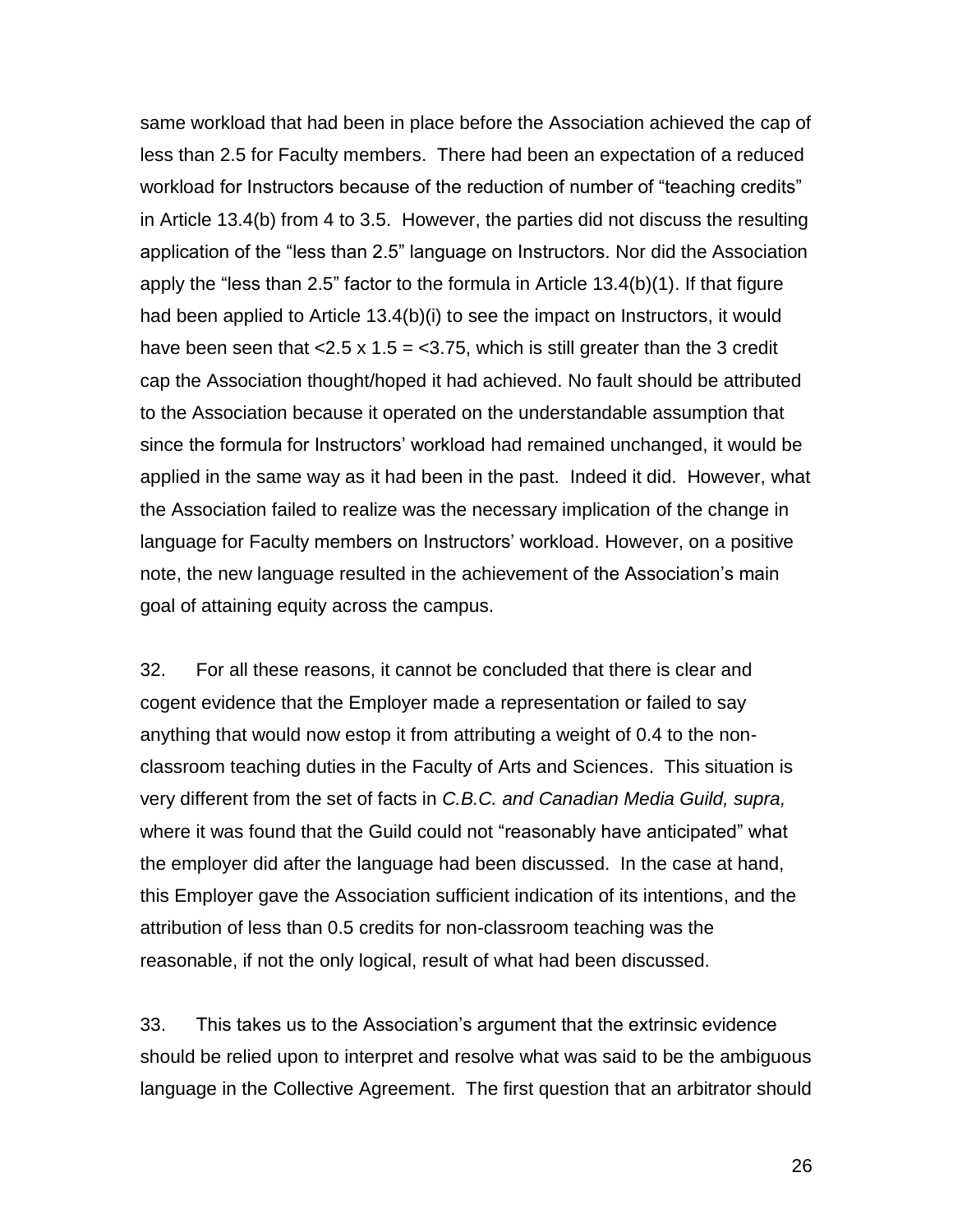technically ask is whether an ambiguity exists. However, we can "cut to the chase" without answering that question since the extrinsic evidence is of no help in revealing or resolving any ambiguity that might have been said to exist. This is because the purpose of extrinsic evidence is to "shed light on the situation so that the mutual intentions of the parties can be exposed or revealed"; see *Grand Erie District School Board and OS.S.T.F, supra,* at para. 19. However, the evidence in this case does not reveal any shared intention or understanding that benefits the Association's case. As set out above, it has long been recognized that caution must be exercised in relying on negotiating history to resolve an alleged ambiguity. This is because of the complex dynamics of bargaining, the "trade-offs" that take place and the fact that not all eventualities can ever be anticipated. Therefore, when negotiating history is being relied upon to interpret contractual language, arbitrators demand that the evidence establish that the parties were of a "single mind" with regard to the meaning and application of the language in dispute; see *DLR Express (Canada) Ltd. and C.A.W., supra,* at para. 97. However, the evidence in this case fails to support a conclusion that the parties achieved a mutual understanding with regard to the meaning or application of the changes to the workload language. To the contrary, as the evidence clearly demonstrated, each side left the bargaining table with completely different expectations and understandings. This was made abundantly clear from the evidence of the witnesses and the events and correspondence leading up to and after ratification of the Collective Agreement. The evidence demonstrated that the parties had not addressed how the new cap would be phased in and that the Employer disagreed with the Association telling the members of the bargaining unit that Instructors' workloads would be reduced to three credits. Attempts to resolve those differences yielded an agreement about phasing in, but left unresolved their different understandings about the application of the new language on Instructors. Therefore, as is too often the case with extrinsic evidence, it has revealed that there was an unfortunate lack of mutual understanding. Therefore, the evidence of negotiation history is of no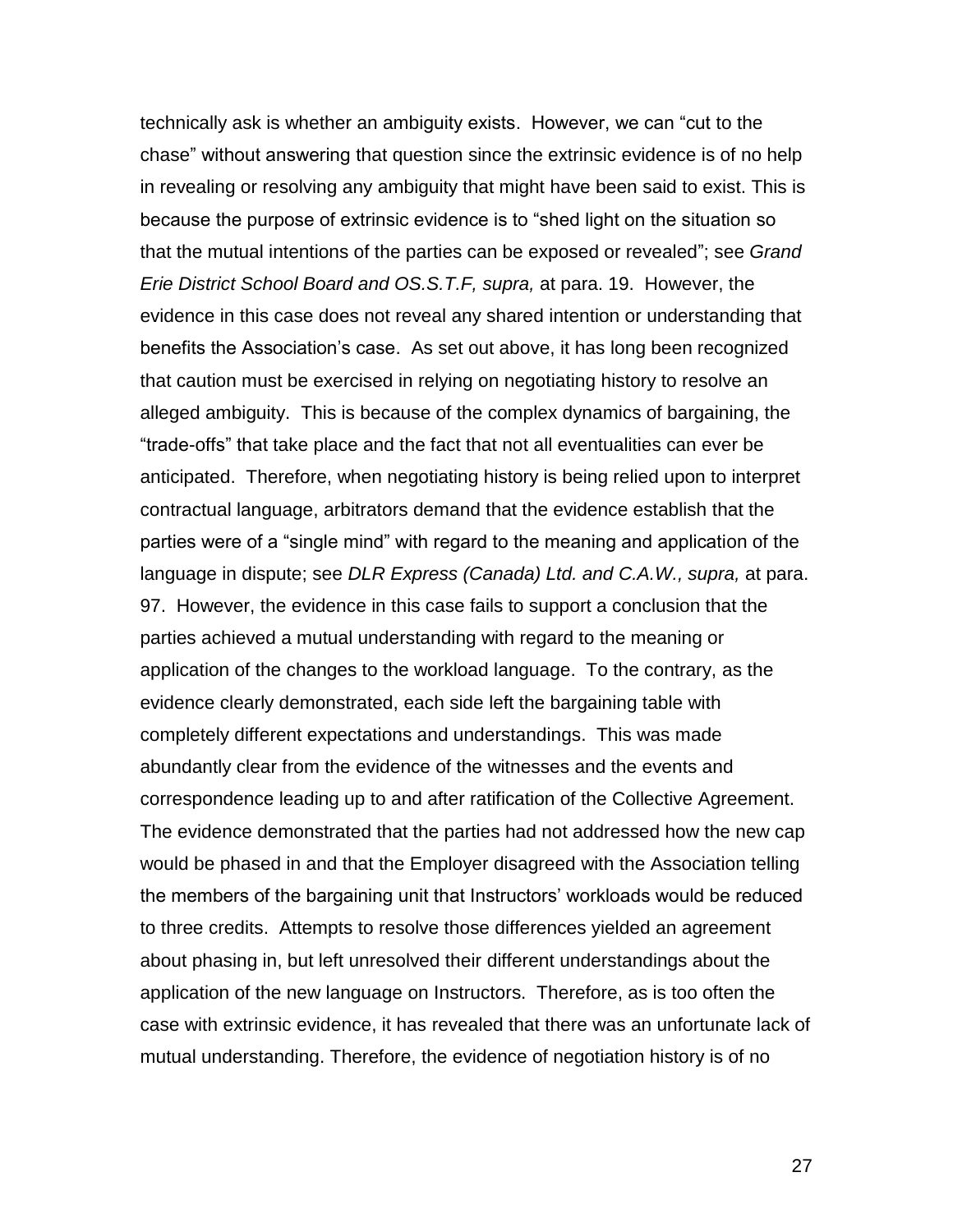assistance to the Association in resolving the meaning of the language in its favour.

34. Further, the fundamental problem with the Association"s case is that it is asking that the new cap of "less than 2.5 credits" in Article 13.2 be interpreted as meaning 2 credits. That interpretation essentially reads out the words "less than 2.5" and the concept of 3.5 credits being assigned to Instructors. "Less than 2.5" is a far different concept than 2. The Employer made this clear to the Association"s bargaining team when Dr. Butler said that the University would not accept a cap of 2 because that would effectively allow a Faculty member to limit his/her course load to1.5 credits in order to take into account non-classroom duties. The Association understood and accepted that. Further, the Association was prepared to accept the figure of 3.5 in Article 13.4(b)(i) to allow for averaging so that Instructors could teach seven half-courses (3.5 credits) in one year and five half-courses (2.5 credits) in the next, yielding an average of 6 credits over two years. That is inconsistent with the notion that Instructors would never teach more than 3 credits. Accordingly, if there was any shared intention revealed by the evidence, it must be said that the language cannot be interpreted to mean that teaching load does not include non-classroom duties or that the parties had agreed that Instructors' teaching loads would be capped at 3 credits.

35. As a result, we are left with the language of the Collective Agreement itself. It must be analyzed to see if the Employer"s interpretation of the new language complies with its terms. To understand the workload provisions, it is helpful to parse them out as follows:

#### Faculty:

- "normal workload" includes teaching, research/scholarly/creative activities, and service to the University; Article 13.1

- "normal workload" is defined for each Faculty by past practice; Article 13.2(a)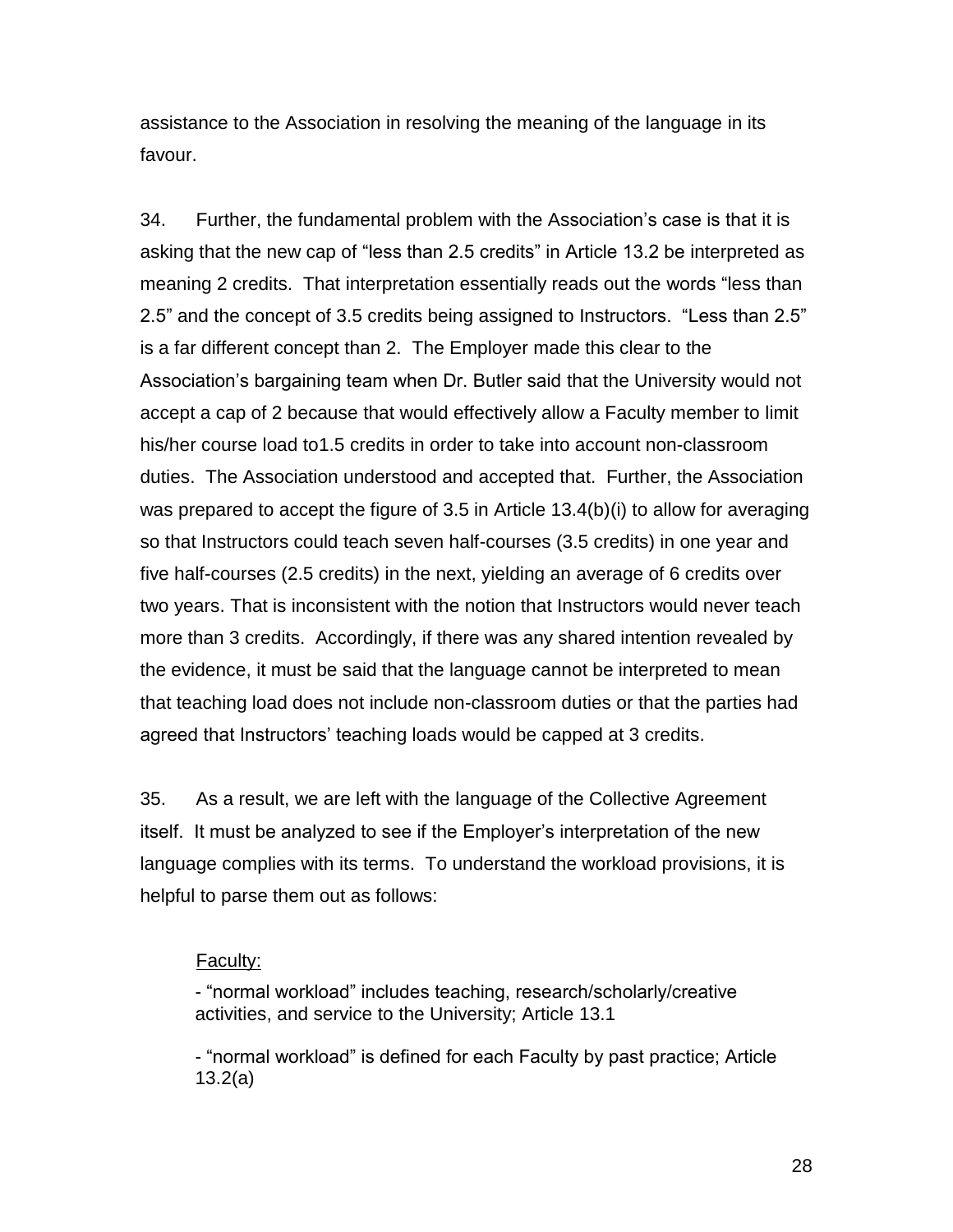- "the Dean assign teaching duties . . . consistent with the normal teaching load of the faculty and department in question"; Article 13.2(b)

- "normal teaching load" within a Faculty is defined by past practice in relation to the number of full-course equivalents per faculty member; Article 13.2(a)

- factors affecting the "teaching workload" include, but are not limited to, the items listed in Article 13.2(f)

- "teaching duties" include, but are not limited to, advising students and perspective students, and conducting scheduled classes; Article 13.2(b)

- a faculty member will be assigned a "teaching workload of less than 2.5 credits"; Article 13.2(a)

## **Instructors**

- "general workload" includes teaching responsibilities, professional development, assigned administrative tasks and the duties in the assigned job description; Article 13.4

- the provisions of Article 13.2(f) apply to Instructors; Article 13.4(vi)

- Instructor employees shall not teach

- more than 3.5 credits
	- **OR**
- 1.5 x the "normal full teaching load of faculty employees in the same unit"

 whichever is less, averaged over each consecutive 24-month period  **AND**

shall not teach

• more than 1 half-credit course in excess of 1.5 x "the normal faculty employees' teaching workload" in any academic year; Article 13.4(b)

This exercise illustrates that the Collective Agreement use of the term "teaching workload" includes the scheduled classes, as well as the duties listed in 13.2(f), many of which relate to classroom instruction, but others that can be fairly characterized as "less formal teaching" or non-classroom teaching duties. Further, the Deans, Chairs/Directors "assign teaching duties" [13.20(b)] and must give consideration to the factors in 13.2(f) "affecting teaching workload". Teaching duties include scheduled classes and other non-scheduled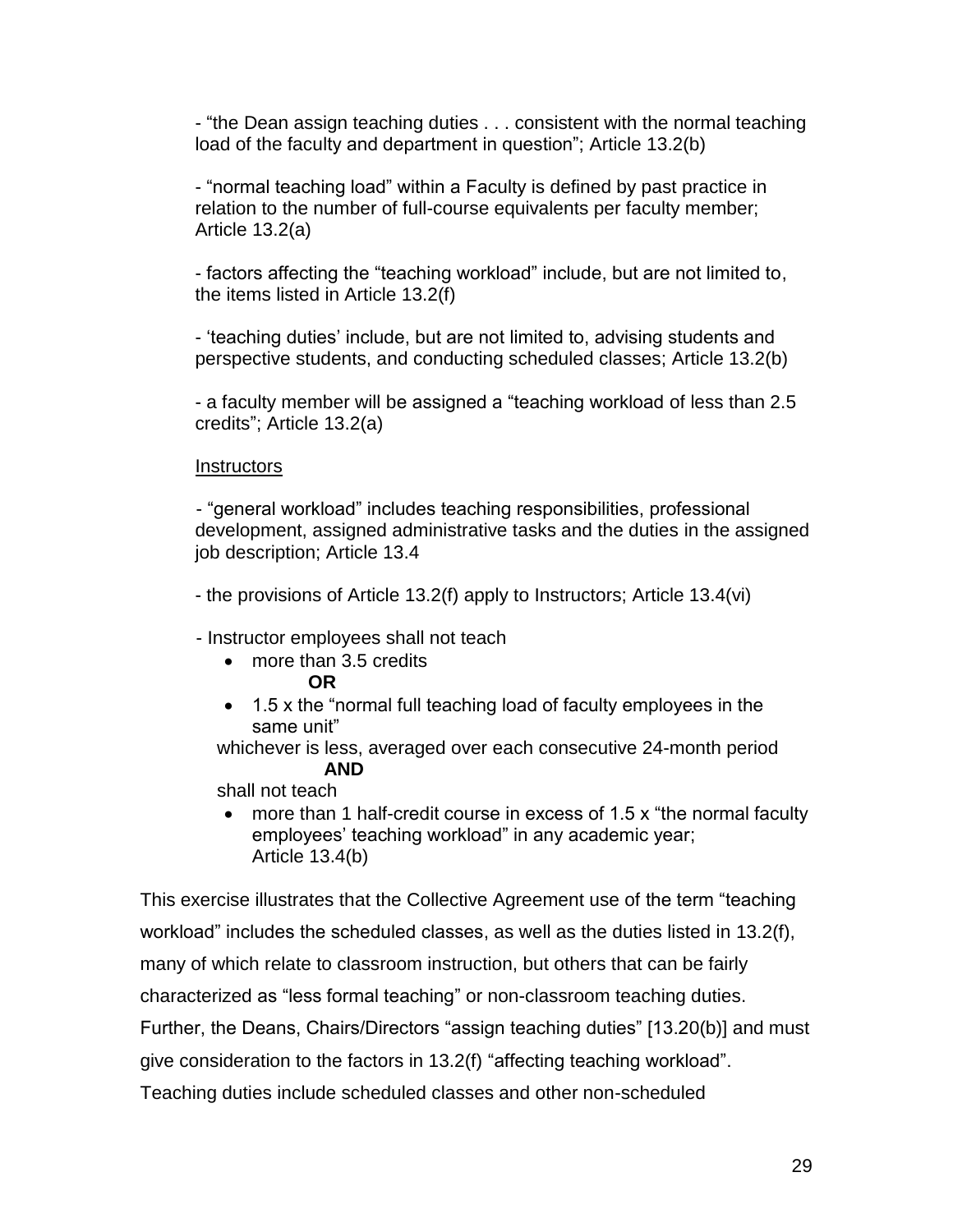responsibilities. Therefore, it must be accepted that in calculating the number that is to be attributed to the "normal full teaching load of faculty employees", both the scheduled classes and non-classroom duties can and should be factored into the final number. That is important for the operation of Article 13.4(b)(i). It means that the "full teaching load" becomes the multiplier used in the equation. Therefore an Instructor cannot be expected to teach more than 3.5 credits, which must mean course credits, or 1.5 times the "full faculty teaching load" for Faculty members in that unit, whichever is lesser. For an Instructor in the Faculty of Arts and Social Sciences, where the normal teaching workload has included a value of 2.0 for scheduled classes and 0.5 for other activities, if the new value of 2.4 is attributed to the "full teaching load," that creates an equation of 2.4  $\times$  1.5 = 3.6. However, there is no evidence of an Instructor being asked to teach more than 3.5 credits. Further, there is nothing in the Collective Agreement that prevents the Employer from attributing a weight of .4 for nonclassroom teaching duties.

36. Before concluding, there is one further aspect of the Association"s case that must be addressed. The Association pointed out that Articles 13.4(a)(vi) and 15.3(xv) indicate that the non-classroom factors in 13.2(f) that affect teaching load for Faculty members should also be taken into consideration in the assignments of teaching workload for Instructors. No evidence was called by either party on this issue, and it received little focus in argument. However, the evidence that was received did indicate that the Faculty of Arts and Social Sciences does not include those non-classroom factors in the calculation of the Instructors" workload, although they may have been taken into consideration for purposes of relief from classroom duties. However, I must also note that Article 13.4(b) dictates how many credits an Instructor can be assigned to teach. In other words the Instructors" workload is capped at the number of credit courses that are assigned. In contrast, the cap in Article 13.1 speaks to Faculty members' "teaching workload", a concept that includes more than credit courses. The evidence before me simply indicates that the Faculty of Arts and Social